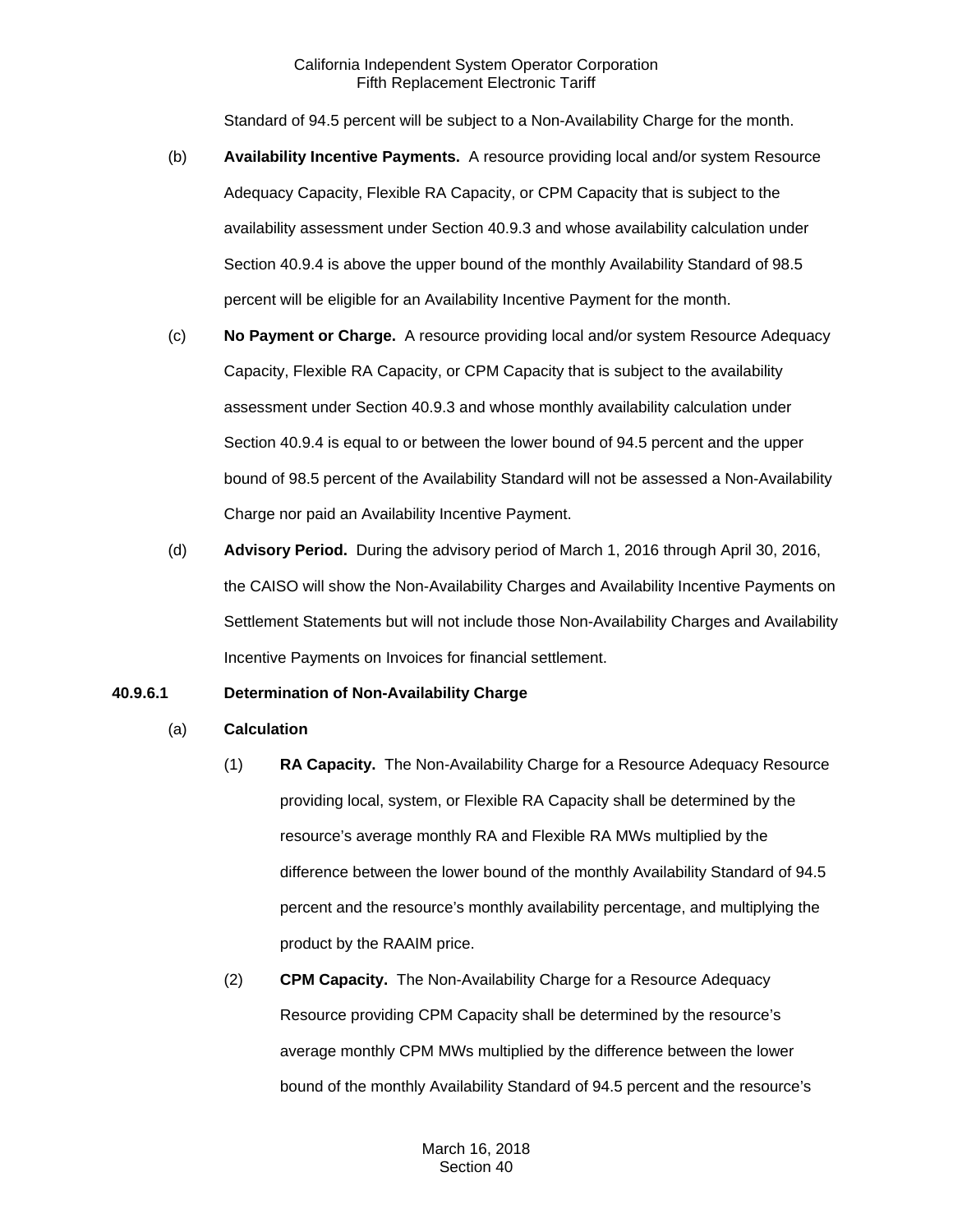monthly availability percentage, and multiplying the product by the maximum of the resource's CPM price and the RAAIM price.

(b) **RAAIM Price.** The RAAIM price shall be 60 percent of the CPM Soft-Cap Price in Section 43.4.1.1.

## **40.9.6.2 Determination of Availability Incentive Payment**

- (a) **Self-Funding.** The Availability Incentive Payment will be funded entirely through the monthly Non-Availability Charges assessed.
- (b) **Eligible Capacity.** The capacity of a Resource Adequacy Resource providing local, system or Flexible RA Capacity that is eligible to receive an Availability Incentive Payment shall be the resource's average monthly MWs of capacity that exceed the upper bound of the Availability Standard.

# (c) **Calculation.**

- (1) The monthly Availability Incentive Payment rate will equal the total Non-Availability Charges assessed for the month plus any unpaid funds under Section 40.9.6.2(d), divided by the total Resource Adequacy Capacity eligible to receive the Availability Incentive Payment that month.
- (2) The Availability Incentive Payment rate shall not exceed three times the Non-Availability Charge rate.
- (3) The Availability Incentive Payment the CAISO shall pay to each eligible resource shall equal the product of its eligible capacity and the Availability Incentive Payment rate.
- (d) **Unpaid Funds.** Any Non-Availability Charge funds that are not distributed to Resource Adequacy Resources eligible to receive Availability Incentive Payments in a month will be added to the funds available for Availability Incentive Payments in the next month and will continue to roll over to the successive month until paid out or December 31, at which time the funds will be distributed to Load Serving Entities based on their load ratio share for the year.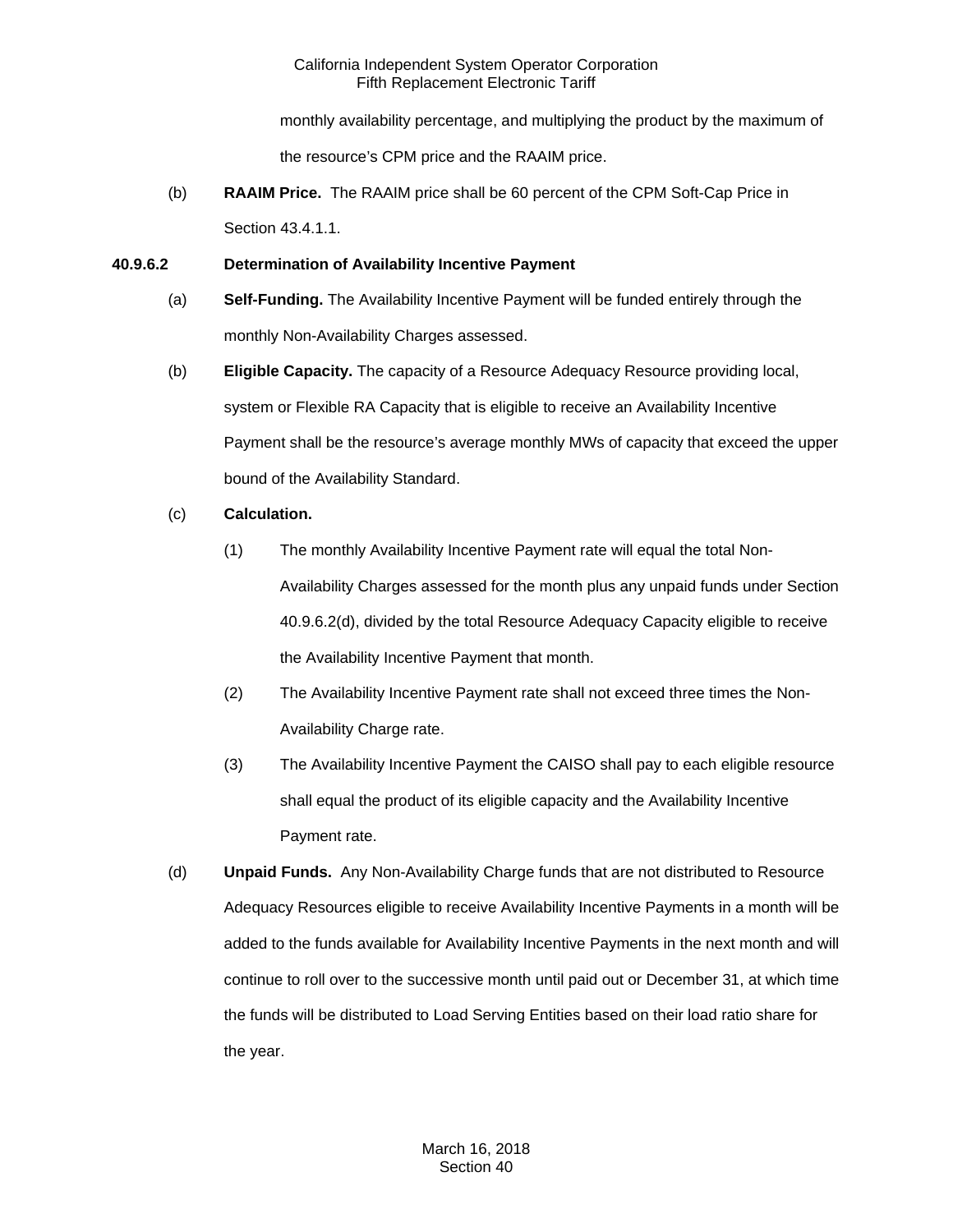## **40.9.7 Reporting**

By July 1 of each year, the CAISO will provide an informational report that will be posted on the CAISO Website and include information on the average actual availability each month of Resource Adequacy Resources, the total amount of Non-Availability Charges assessed and the total amount of Availability Incentive Payments made.

## **40.10 Flexible RA Capacity**

## **40.10.1 Flexible Capacity Needs Assessment**

The CAISO shall annually conduct a study to determine the Flexible Capacity Need of the CAISO Balancing Authority Area for each month of the next calendar year and provide the results of the study in the Flexible Capacity Needs Assessment.

## **40.10.1.1 Process**

- (a) **Schedule.** The CAISO shall conduct the study pursuant to the schedule set forth in the Business Practice Manual, which shall include a process for stakeholders to review and provide input on the study methodology and assumptions and on the draft study results.
- (b) **Completion and Distribution.** The CAISO shall provide the final results of the Flexible Capacity Needs Assessment to each Local Regulatory Authority in the CAISO Balancing Authority Area and post the Flexible Capacity Needs Assessment on the CAISO Website no later than 120 days prior to the date that the annual Flexible RA Capacity Plans must be submitted under Section 40.

## **40.10.1.2 Required Information from LSEs**

- (a) **Submission Requirement.** The Scheduling Coordinator for each Load Serving Entity in the CAISO Balancing Authority Area shall submit the information required by this Section, no later than January 15 each year, for use in the CAISO's study to generate minute-byminute net-load data that will be used to determine the Maximum Three-Hour Net-Load Ramp for each month.
- (b) **Required Information.** The Scheduling Coordinator for each Load Serving Entity in the CAISO Balancing Authority Area must submit information that –
	- (1) covers the calendar year in which the information is submitted and each year in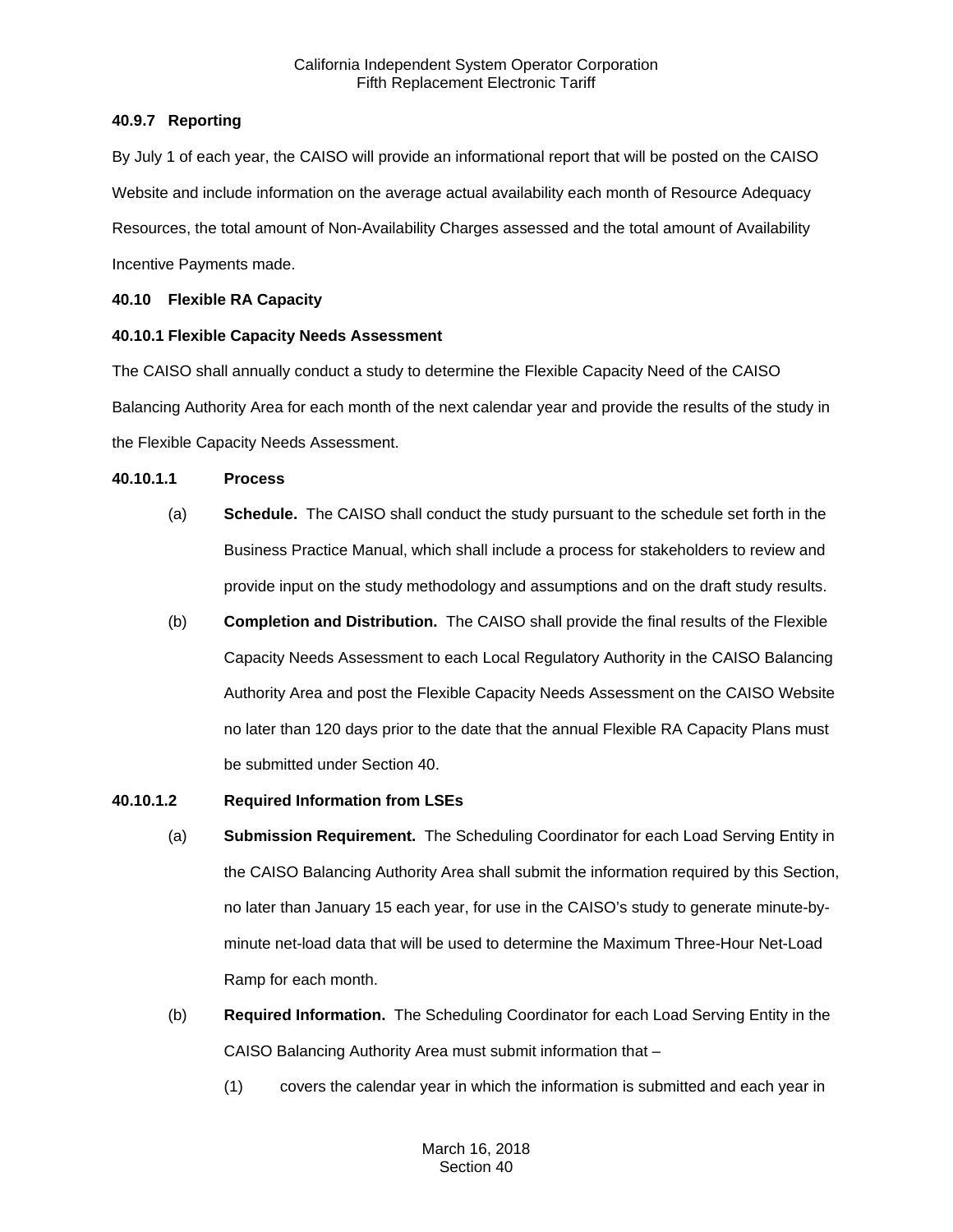the next five-year period;

- (2) identifies each wind and solar resource connected to the CAISO Controlled Grid, and distributed wind and solar resources, that is owned, in whole or in part, by the Load Serving Entity, or under contractual commitment to the Load Serving Entity or the Load-following MSS Load Serving Entity, for all or a portion of its capacity;
- (3) indicates the status of the resource as either in service or in development with its expected commercial operation date;
- (4) for each wind and solar resource, specifies the MWs of installed capacity, renewable energy area location, MWs of flexible capacity owned by or contractually committed to the Load Serving Entity, and other information required by the Business Practice Manual;
- (5) describes the balancing services, if any, provided by another balancing authority area for a wind or solar resource that is located outside of the CAISO Balancing Authority Area and that is owned by or contractually committed to the Load Serving Entity; and
- (6) forecasts the MW of installed, behind-the-meter solar capacity in the Load Serving Entity's service area or part of its forecast served load.
- (c) **Confidential Treatment.** The CAISO will treat the resource-specific information provided under Section 40.10.1.2(b) as confidential under Section 20.
- (d) **Aggregated Information.** In addition to the required resource-specific information, the Scheduling Coordinator for each Load Serving Entity in the CAISO Balancing Authority Area shall submit the information required in Section 40.10.1.2(b) on an aggregated basis, as described in the Business Practice Manual, for inclusion in the Flexible Capacity Needs Assessment that will be posted on the CAISO Website.

## **40.10.1.2.1 Incomplete or Inaccurate Information.**

(a) **Rerun of Study.** If the CAISO finds that a Load Serving Entity submitted incomplete or inaccurate information under Section 40.10.1.2(b), which was used in the calculation of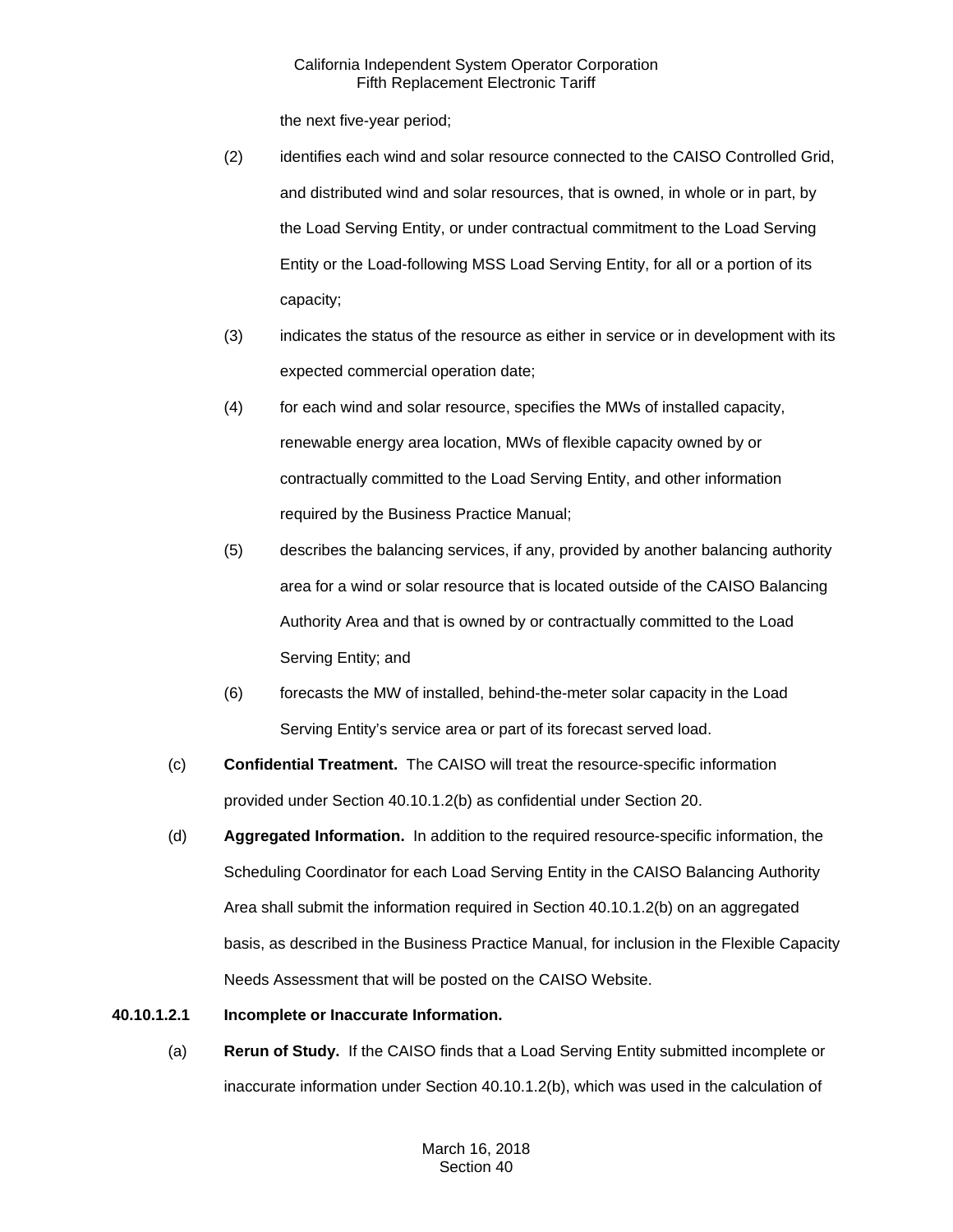the Flexible Capacity Need for the next calendar year, the CAISO may rerun its study using corrected information to recalculate Flexible Capacity Need for the entire year.

- (b) **Criteria for Rerun.** The CAISO will not rerun its study to recalculate the Flexible Capacity Need unless:
	- (1) the incomplete or inaccurate information represents a net error in excess of either (i) 200 MW; or (ii) one percent of the total MWs of wind and solar capacity submitted under Section 40.10.1.2(b) for any month; and
	- (2) the CAISO has sufficient time to obtain corrected information and complete rerunning the study for the next calendar year by May 1.
- (c) **Revised Flexible Capacity Need.** If the CAISO determines that the requirements in Sections 40.10.1.2.1(a) and (b) are met, the CAISO will recalculate the Flexible Capacity Need for the next calendar year and will no later than May 1 post a revised Flexible Capacity Needs Assessment on the CAISO Website.

## **40.10.1.3 Flexible Capacity Need Methodology**

The CAISO shall conduct the study to determine the Flexible Capacity Need for the system for each month of the next calendar year as follows:

- (1) forecast the minute-to-minute system load and net-load using actual load data, as adjusted for monthly peak load growth, and generation profiles for wind and solar resources that are in-service or expected to be in-service during the study period;
- (2) calculate the Maximum Three-Hour Net-Load Ramp for each month using the forecasted minute-to-minute system net-load;
- (3) determine the higher of the most severe single contingency or 3.5 percent of forecasted peak load for each month;
- (4) may include a forecast adjustment, as described in Section 40.10.1.4; and
- (5) compute the resultant Flexible Capacity Need for each month based on the sum of the Maximum Three-Hour Net-Load Ramp, and the higher of the most severe single contingency or 3.5 percent of the forecasted monthly peak load.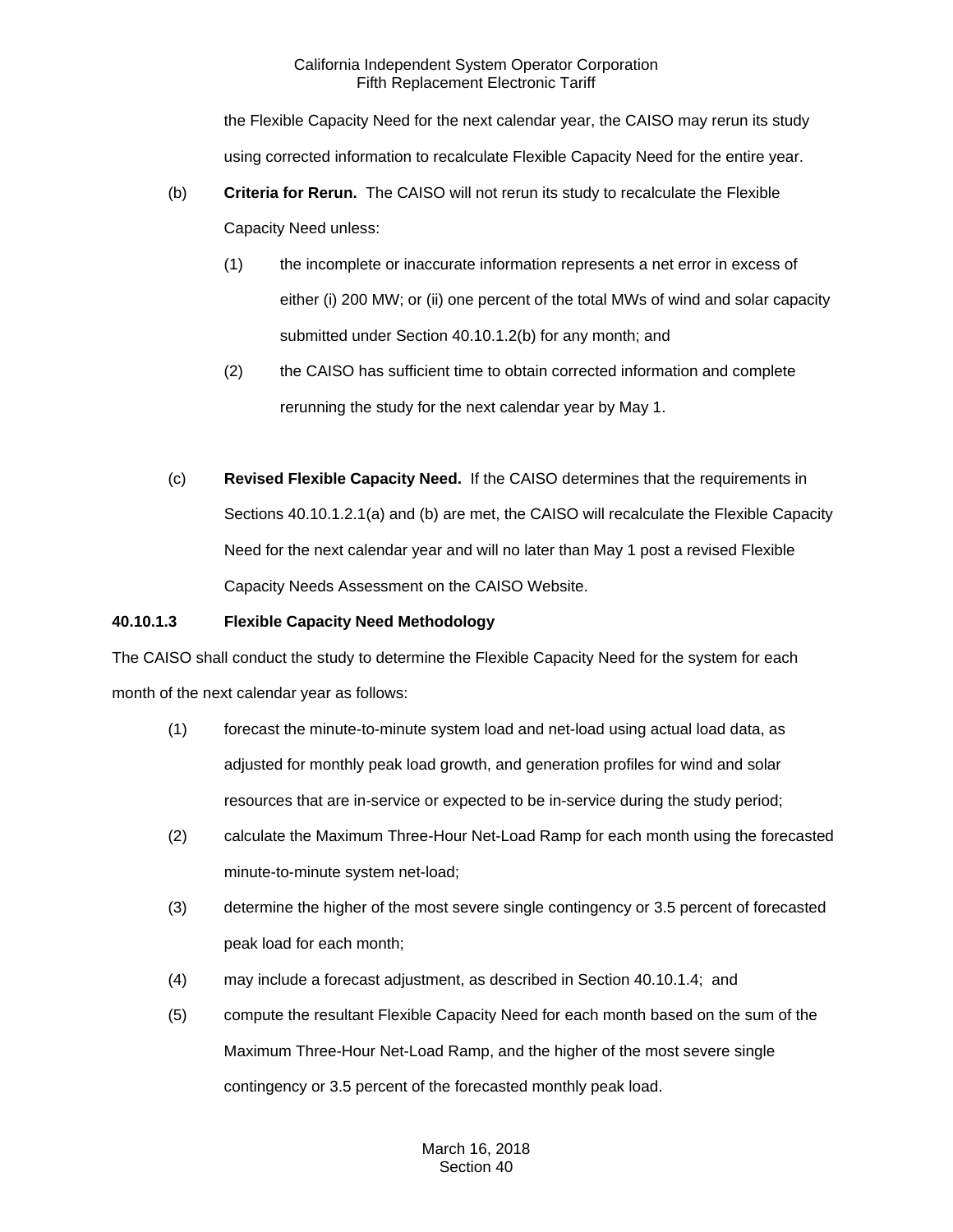## **40.10.1.4 Flexible Capacity Need Forecast Adjustment**

- (a) The Flexible Capacity Need determination may include a positive or negative forecast adjustment to capture a systemic difference between the value determined in Section 40.10.1.3(3) and the historic amount of Operating Reserves met by Flexible Capacity:
- (b) The CAISO will determine the need for a forecast adjustment in consultation with the CPUC and other Local Regulatory Authorities, and as part of the stakeholder process under Section 40.10.1.1; and
- (c) The amount of the forecast adjustment calculated for each month shall not exceed the forecasted monthly peak Operating Reserves multiplied by the difference between (i) the historic percentage of Operating Reserves met by Flexible RA Capacity and (ii) the percentage calculation that results from dividing the quantity determined in Section 40.10.1.3(3) by the forecasted monthly peak Operating Reserves.

#### **40.10.1.5 Flexible Capacity Category Need**

- (a) The CAISO shall calculate the total system amount of Flexible Capacity needed in each Flexible Capacity Category, for each month of the next calendar year to ensure that forecast system operational needs will be met, as follows:
	- (1) The minimum quantity of Flexible Capacity needed in the Flexible Capacity Category for base ramping resources for each month will be calculated on a seasonal basis based on the system ramping characteristics identified in the Flexible Capacity Needs Assessment and the changes in MWs of the Maximum Secondary Three-Hour Net-Load Ramps for each month within a season, and will be specified in MW and as the percentage of total Flexible Capacity Needs.
	- (2) The maximum quantity of Flexible Capacity in the Flexible Capacity Category for peak ramping resources will be calculated for each month as the difference between the minimum quantity needed in the Flexible Capacity Category for base ramping resources and the total Flexible Capacity Need, and will be specified in MW and as the percentage of total Flexible Capacity Needs.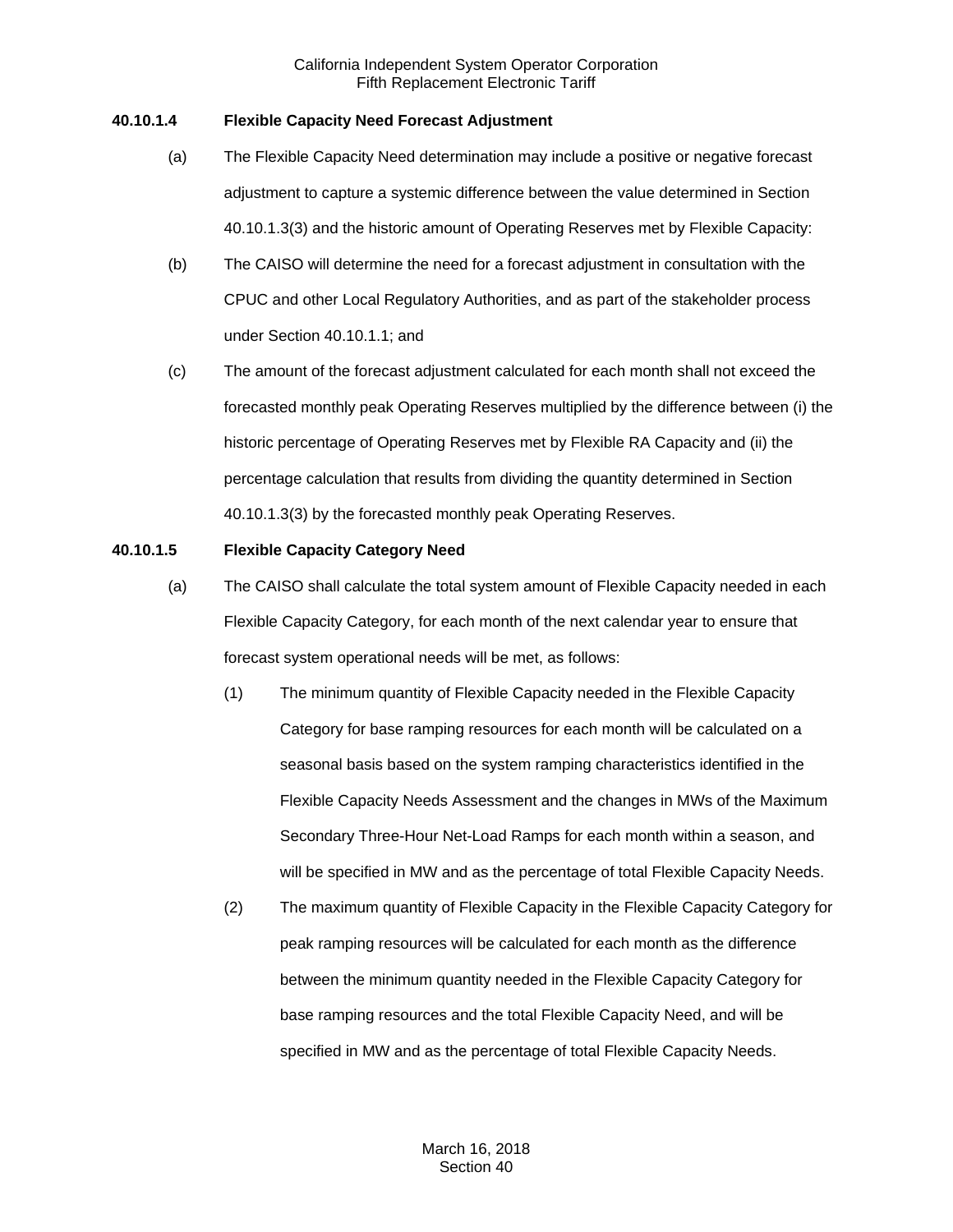- (3) The maximum quantity of Flexible Capacity in the Flexible Capacity Category for super-peak ramping resources will be five percent of the total Flexible Capacity Need.
- (b) The CAISO shall provide the results of the Flexible Capacity Category need determination with the Flexible Capacity Needs Assessment.

## **40.10.2 Allocation of Flexible Capacity Needs**

The CAISO will calculate each Local Regulatory Authority's allocable share of the total system Flexible Capacity Need, and the contribution of each of the Local Regulatory Authority's jurisdictional Load Serving Entities to the Maximum Three-Hour Net-Load Ramp used to calculate its share of the total system Flexible Capacity Need. The CAISO shall provide these calculations to each Local Regulatory Authority no later than 120 days prior to the date that the annual Flexible RA Capacity Plans must be submitted under Section 40. Nothing in this Section 40 obligates any individual Load Serving Entity to demonstrate that it has procured Flexible Capacity Resources to satisfy a minimum or maximum quantity needed, as applicable, within each Flexible Capacity Category.

## **40.10.2.1 Calculation of LRA Allocations**

- (a) **Allocation of Maximum Three-Hour Net-Load Ramp.** The CAISO will calculate the Local Regulatory Authority's allocable share of the Flexible Capacity Need as the average of the sum of its jurisdictional Load Serving Entities' change in load, minus the change in wind output, minus the change in solar PV output, minus the change in solar thermal output during the five highest three-hour net-load changes in the month.
- (b) **Allocation of MSSC or Forecasted Peak Load.** The CAISO will determine the higher of the most severe single contingency or 3.5 percent of forecasted peak load for each Load Serving Entity based on the respective Load Serving Entity's peak load ratio share, and calculate each Local Regulatory Authority's allocable share based on the sum of its jurisdictional Load Serving Entities' shares.
- (c) **Allocation of Forecast Adjustment.** If the CAISO includes a forecast adjustment in its draft study results, it will allocate the forecast adjustment using the same methodology set forth in Section 40.10.2.1(b).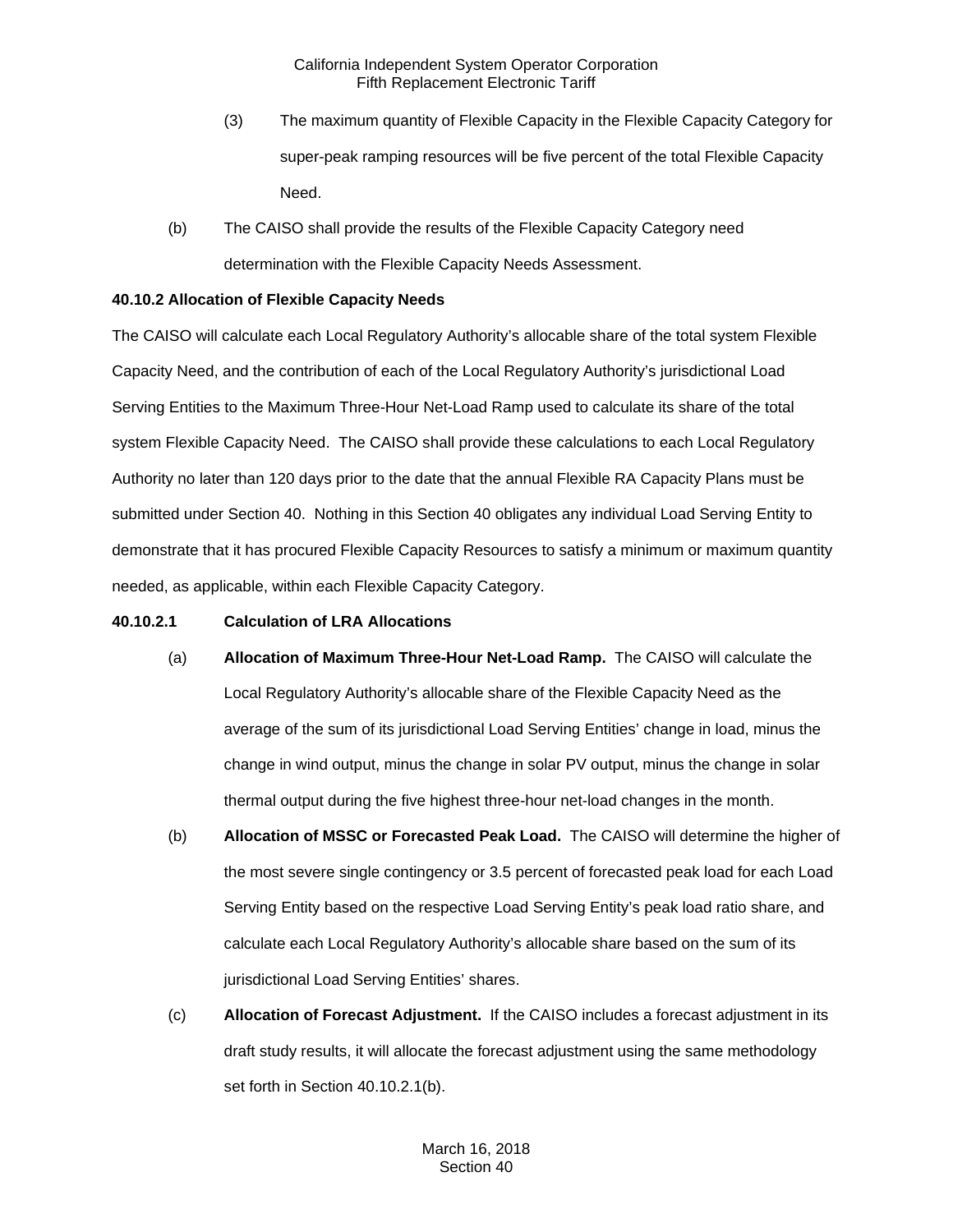## **40.10.2.2 Allocation to Load-Following MSS**

- (a) The CAISO will calculate the allocable share of the Flexible Capacity Need for each Load-following MSS as –
	- (1) the Local Regulatory Authority's average percent contribution to the change in wind output, minus the change in solar PV output, minus the change in solar thermal output, during the five highest three-hour net-load changes in the month, for resources not included in the Load-following MSS Load Serving Entity's resource portfolio; and
	- (2) plus the lesser of the MSS contribution calculated under Section  $40.10.2.2(a)(1)$ or 3.5 percent of its forecasted peak load.
	- (3) plus the Load-following MSS Load Serving Entity's allocable share of any forecast adjustment under Section 40.10.1.4.
- (b) The CAISO will deduct the Flexible Capacity Need allocated to each Load-following MSS from the calculation to determine whether a cumulative deficiency in Flexible RA Capacity exists under Section 43.2.7.
- (c) If the Load-following MSS Load Serving Entity's contribution to the three-hour net-load ramp calculated under Section 40.10.2.2(a)(1) is less than its contribution to the 3.5 percent of expected peak load, the CAISO will not reallocate that difference to other Local Regulatory Authorities to determine whether a cumulative deficiency in Flexible RA Capacity exists under Section 43.2.7.

# **40.10.3 Flexible Capacity Categories**

# **40.10.3.1 Flexible Capacity Category Calculation**

A resource qualifies to provide Flexible RA Capacity in each Flexible Capacity Category for which it meets the qualifications set forth in this Section 40.10.3.

## **40.10.3.2 Flexible Capacity Category – Base Ramping Resources**

(a) **Resource Criteria.** Base ramping resources must meet all of the following criteria, except as provided in Sections 40.10.3.2(b) and (c) –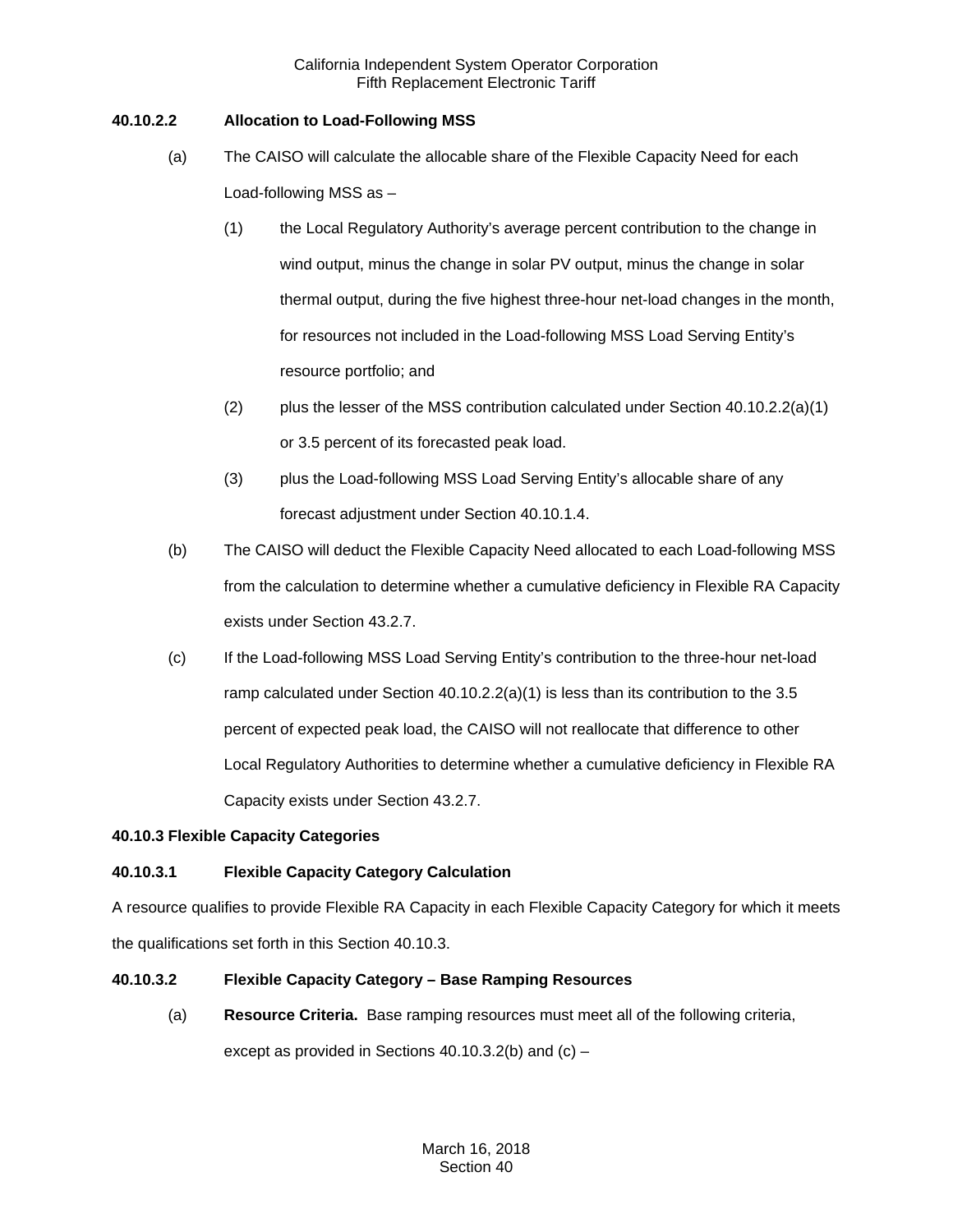- (1) The resource must be capable of providing Flexible RA Capacity to the CAISO Markets through Economic Bids for Energy and Economic Bids for Ancillary Services that are not flagged as Contingency Only in the Day-Ahead Market, if and to the extent the resource is certified to provide Ancillary Services, submitted daily for the 17-hour period from 5:00 a.m. through 10:00 p.m.;
- (2) The resource must be capable of providing Energy for a minimum of six hours up to its full Effective Flexible Capacity value including PMin;
- (3) The resource must be capable of being available seven days a week;
- (4) The resource must be able to provide the minimum of (i) two Start-Ups per day for every day of the month or sixty Start-Ups per month, or (ii) the number of Start-Ups allowed by its operational limits, including minimum up and minimum down time; and
- (5) The resource must not have annual or monthly limitations on the number of Start-Ups or the amount of energy produced that, on a daily basis, are lower than the requirements in Section 40.10.3.2(a)(1) through (4).

## (b) **Use-Limited Resource**

- (1) A Use-Limited Resource may be included in this category if it meets the criteria in Section 40.10.3.2(a), except that use-limited resources providing Flexible RA Capacity are not required to submit bids for Ancillary Services in the Day-Ahead Market or the Real-Time Market.
- (2) A Load Serving Entity may include in this category a combined resource consisting of two Use-Limited Resources that do not individually meet the minimum operational and availability requirements but in combination meet the criteria in Section 40.10.3.2(a).
- (3) The Flexible RA Capacity amount for the combined resource will be less than or equal to the lowest Effective Flexible Capacity value shown on the Resource Flexible RA Capacity Plan for a resource in the combination.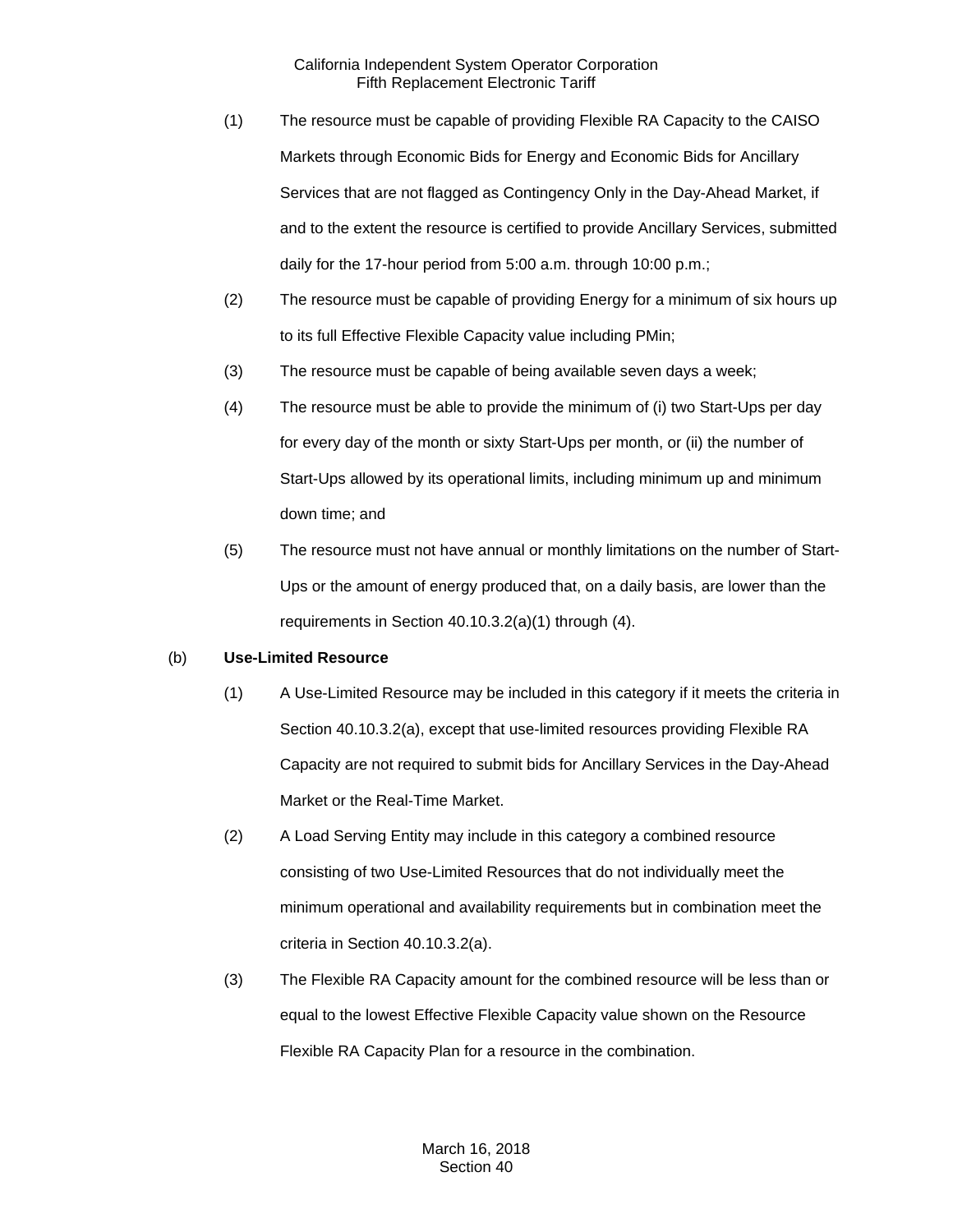- (4) The combined resource shall be subject to the must-offer obligation in Section 40.10.6.1(e)(2) for the Flexible RA Capacity amount shown on the monthly Resource Flexible RA Capacity Plan for the combination.
- (c) **Non-Generator Resource.** A Non-Generator Resource that elects to provide Flexible RA Capacity may be included in this category if it meets the criteria in Section 40.10.3.2(a). A Non-Generator Resource that elects to provide Flexible RA Capacity and Regulation Energy Management is not eligible to be included in this category.

## **40.10.3.3 Flexible Capacity Category – Peak Ramping Resources**

- (a) **Resource Criteria.** Peak ramping resources must meet all of the following criteria, except as provided in Sections 40.10.3.3(b) and (c) --
	- (1) The resource must be capable of providing Flexible RA Capacity to the CAISO Markets through Economic Bids for Energy and Economic Bids for Ancillary Services that are not flagged as Contingency Only in the Day-Ahead Market, if and to the extent the resource is certified to provide Ancillary Services, which must be submitted daily for a five-hour period to be determined by the CAISO on a seasonal basis;
	- (2) The resource must be capable of providing Energy for a minimum of three continuous hours up to its full Effective Flexible Capacity value including PMin;
	- (3) The resource must be capable of being available seven days a week.
	- (4) The resource must be capable of at least one Start-Up per day; and
	- (5) The resource must not have annual or monthly limitations on the number of unit Start-Ups or the amount of energy produced that, on a daily basis, are lower than the requirements in Section 40.10.3.3(a)(1) through (4).

# (b) **Use-Limited Resource.**

(1) A Use-Limited Resource may be included in this category if it meets the criteria in Section 40.10.3.3(a), except that use-limited resources providing Flexible RA Capacity are not required to submit bids for Ancillary Services in the Day-Ahead Market or the Real-Time Market.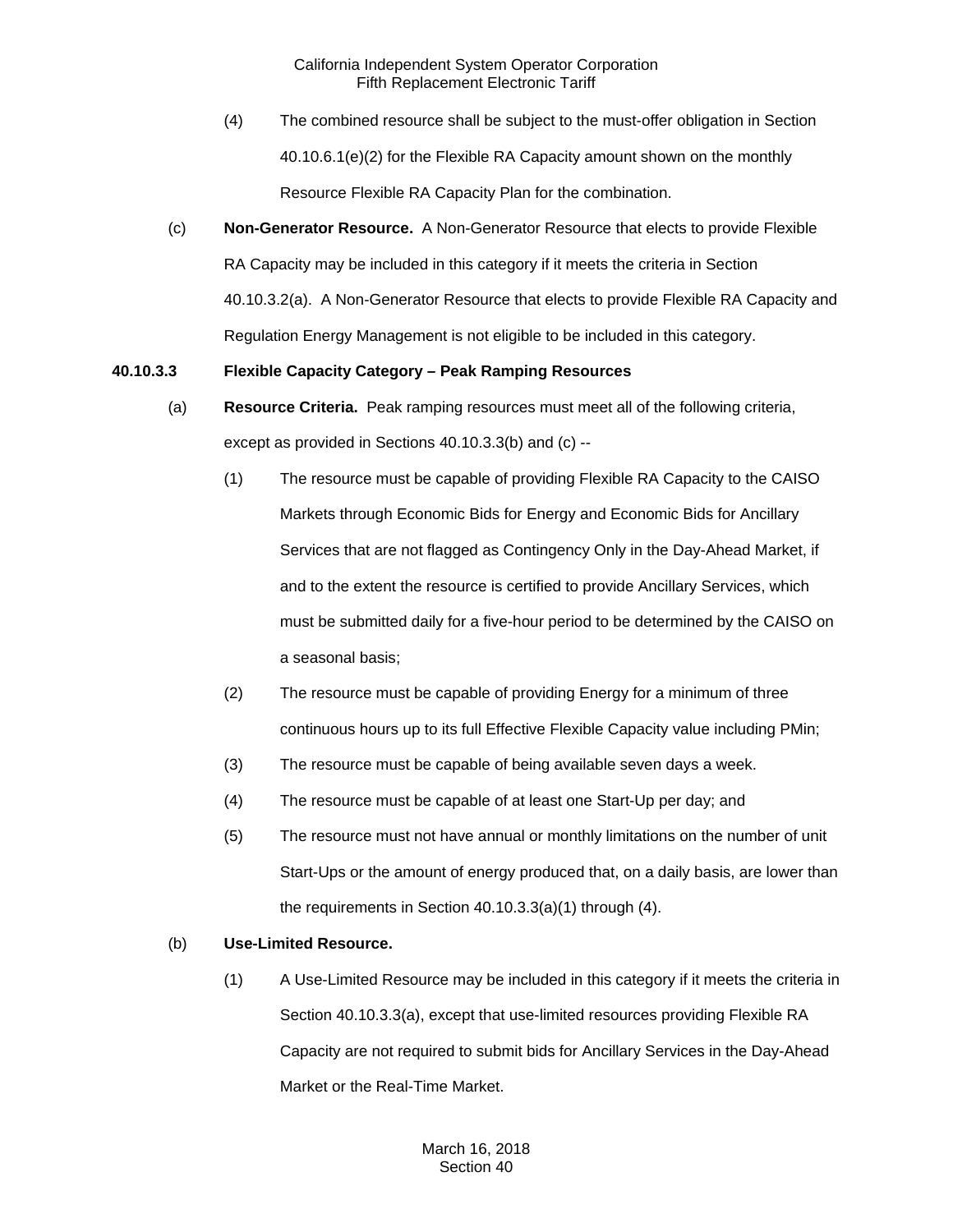- (2) A Load Serving Entity may include in this category a combined resource consisting of two Use-Limited Resources that do not individually meet the minimum operational and availability requirements but in combination meet the criteria in Section 40.10.3.3(a).
- (3) The Flexible RA Capacity amount for the combined resource will be less than or equal to the lowest Effective Flexible Capacity value shown on the Resource Flexible RA Capacity Plan for a resource in the combination.
- (4) The combined resource shall be subject to the must-offer obligation in Section 40.10.6.1(e)(2) for the Flexible RA Capacity amount shown on the monthly Resource Flexible RA Capacity Plan for the combination.
- (c) **Non-Generator Resource.** A Non-Generator Resource that elects to provide Flexible RA Capacity may be included in this category if it meets the criteria in Section 40.10.3.3(a). A Non-Generator Resource that elects to provide Flexible RA Capacity and Regulation Energy Management is not eligible to be included in this category.
- (d) **Base Ramping Resource.** A resource that meets the qualifications of the Flexible Capacity Category for base ramping resources also qualifies to be included in this category as a peak ramping resource; however, a resource that meets only the qualifications of a peak ramping resource does not qualify as a base ramping resource.

#### **40.10.3.4 Flexible Capacity Category – Super-Peak Ramping Resources.**

- (a) **Resource Criteria.** Super-peak ramping resources must meet all of the following criteria, except as provided in Sections 40.10.3.4(b), (c) and (d) --
	- (1) The resource must be capable of providing Flexible RA Capacity to the CAISO Markets through Economic Bids for Energy and Economic Bids for Ancillary Services Bids that are not flagged as Contingency Only in the Day-Ahead Market, if and to the extent the resource is certified to provide Ancillary Services, which must be submitted each weekday that is not holiday, for a five-hour period to be determined by the CAISO on a seasonal basis;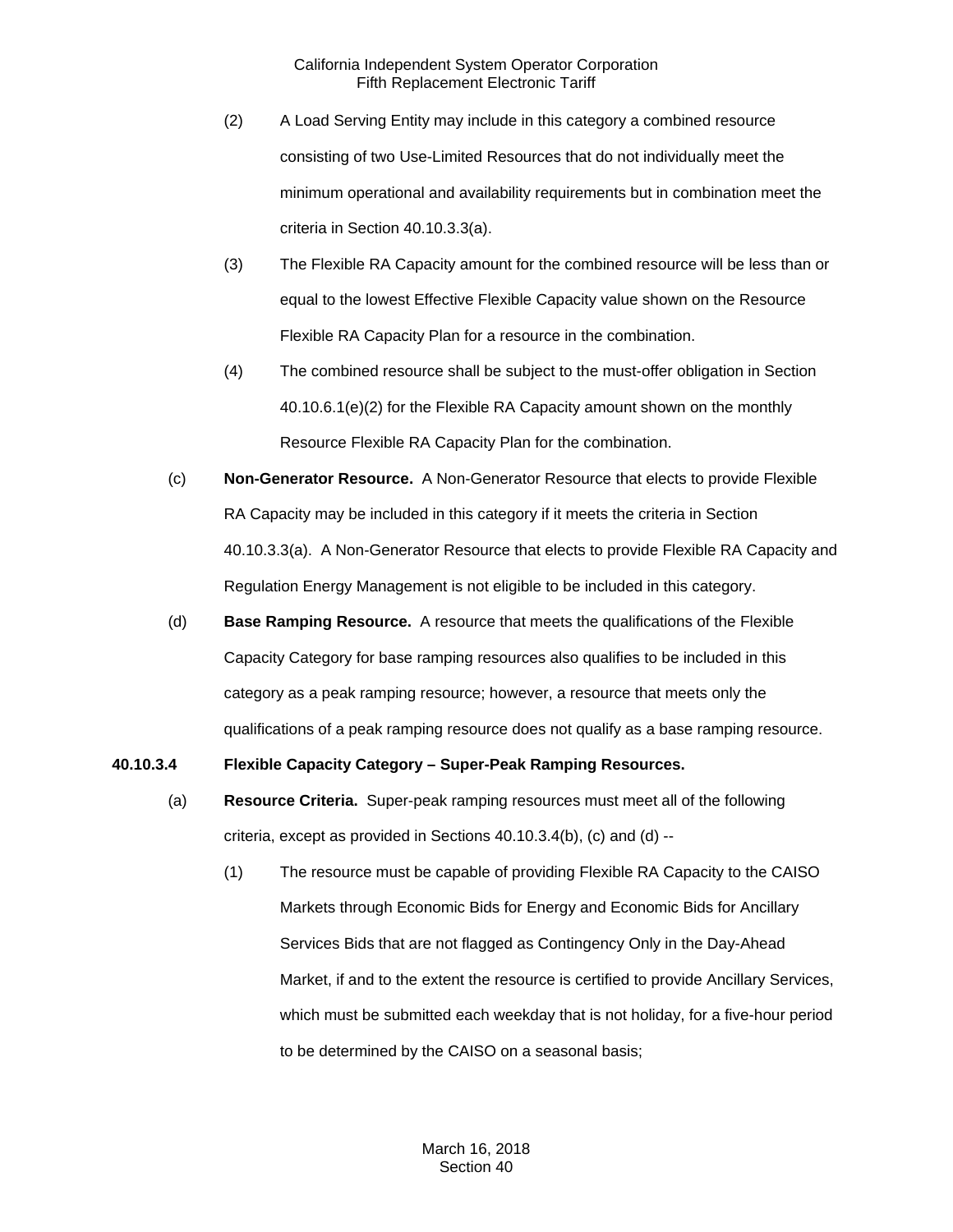- (2) The resource must be capable of providing Energy for a minimum of three continuous hours up to its full Effective Flexible Capacity value including PMin;
- (3) The resource must be capable of being available on weekdays that are not holidays, as defined in the Business Practice Manual;
- (4) The resource must be capable of at least one Start-Up per day; and
- (5) The resource must be capable of responding to at least five CAISO dispatches per month, during the five-hour period of the must offer obligation, for the resource to Start-Up.

## (b) **Use-Limited Resource.**

- (1) A Use-Limited Resource may be included in this category if it meets the criteria in Section 40.10.3.4(a), except that use-limited resources providing Flexible RA Capacity are not required to submit bids for Ancillary Services in the Day-Ahead Market or the Real-Time Market.
- (2) A Load Serving Entity may include in this category a combined resource consisting of two Use-Limited Resources that do not individually meet the minimum operational and availability requirements but in combination meet the criteria in Section 40.10.3.4(a).
- (3) The Flexible RA Capacity amount for the combined resource will be less than or equal to the lowest Effective Flexible Capacity value shown on the Resource Flexible RA Capacity Plan for a resource in the combination.
- (4) The combined resource shall be subject to the must-offer obligation in Section 40.10.6.1(e)(2) for the Flexible RA Capacity amount shown on the monthly Resource Flexible RA Capacity Plan for the combination.
- (c) **Non-Generator Resource.** A Non-Generator Resource may be included in this category if it meets the criteria in Section 40.10.3.4(a) and is not registered in the CAISO's Master File as a Regulation Energy Management resource.
- (d) **Non-Generator Resource, Regulation Energy Management.** A Non-Generator Resource that is a Regulation Energy Management resource may be included in this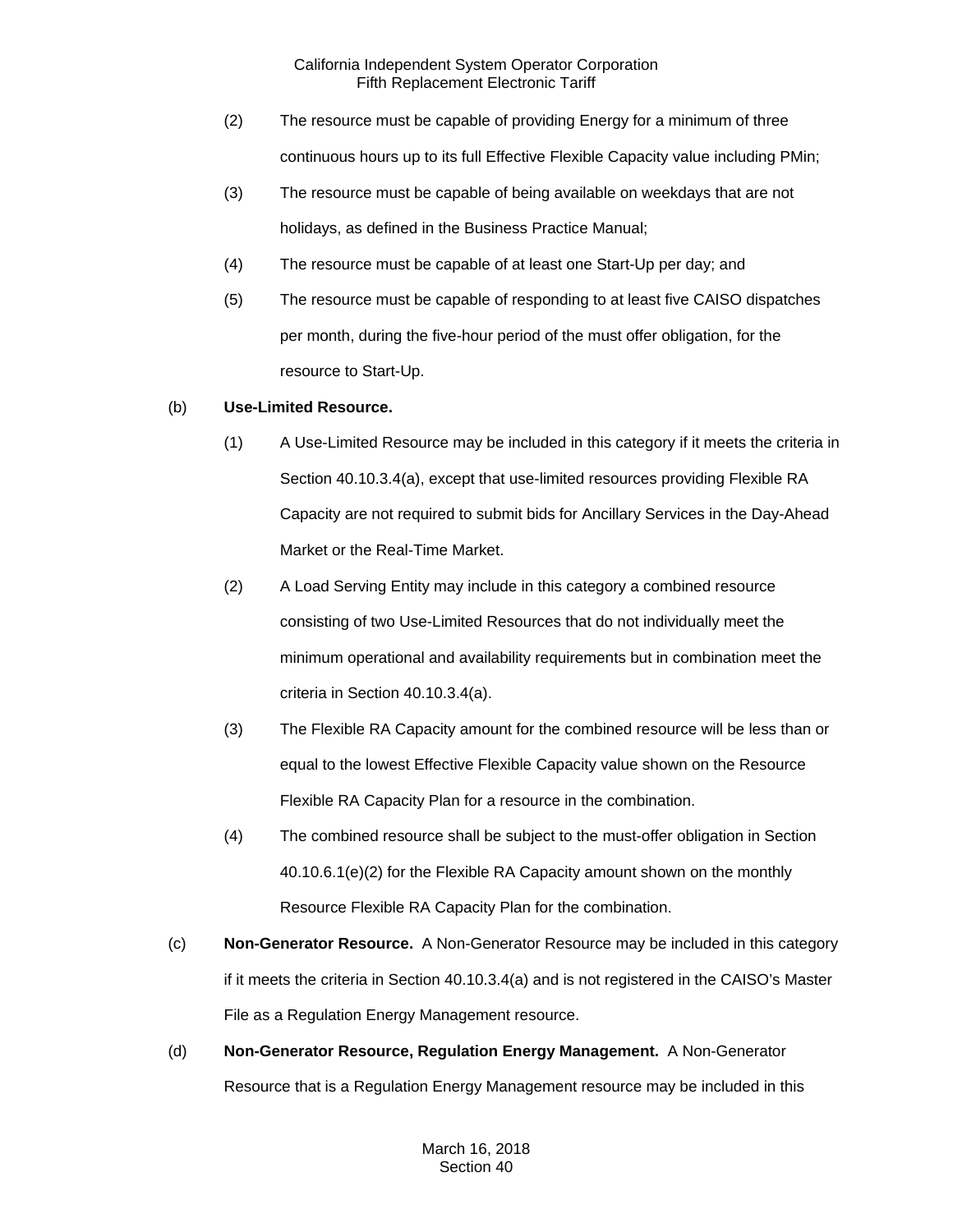category if it meets the following criteria –

- (1) The resource must be capable of providing Regulation Energy Management to the CAISO Markets through Economic Bids for Regulation Up and Regulation Down submitted daily for a 17-hour period from 5:00 a.m. through 10:00 p.m.;
- (2) The resource shall not submit bids to provide Energy;
- (3) The resource must be capable of being available seven days a week;
- (4) The resource must be capable of unlimited Start-Ups per day; and
- (5) The resource must be registered as a Non-Generator Resource providing Regulation Energy Management in the CAISO's Master File.
- (e) **Base Ramping and Peak Ramping Resources.** A resource that meets the qualifications of the Flexible Capacity Category for base ramping resources or peak ramping resources also qualifies to be included in this category as a super-peak ramping resource; however, a resource that meets only the qualifications of a super-peak ramping resource does not qualify as a base ramping resource or a peak ramping resource.

## **40.10.3.5 Flexible Capacity Category by Resource**

The CAISO will provide to the Scheduling Coordinator of each resource a non-binding determination of the Flexible Capacity Category with the highest qualifications for which the resource qualifies to provide Flexible Capacity, as provided in Section 40.10.4.

## **40.10.3.6 Non-Eligible Resources**

Intertie resources and imports, other than Pseudo-Ties and Dynamic Scheduled resources, are not eligible to provide Flexible RA Capacity.

## **40.10.4 Effective Flexible Capacity**

The CAISO shall calculate the Effective Flexible Capacity value for each resource. The CAISO shall publish the draft and final lists of the Effective Flexible Capacity values for such resources and the Flexible Capacity Categories for which each resource qualifies to provide Flexible Capacity on the CAISO Website each year in accordance with the schedule for publishing the Net Qualifying Capacity values, as set forth in the BPM, for use in the next calendar year.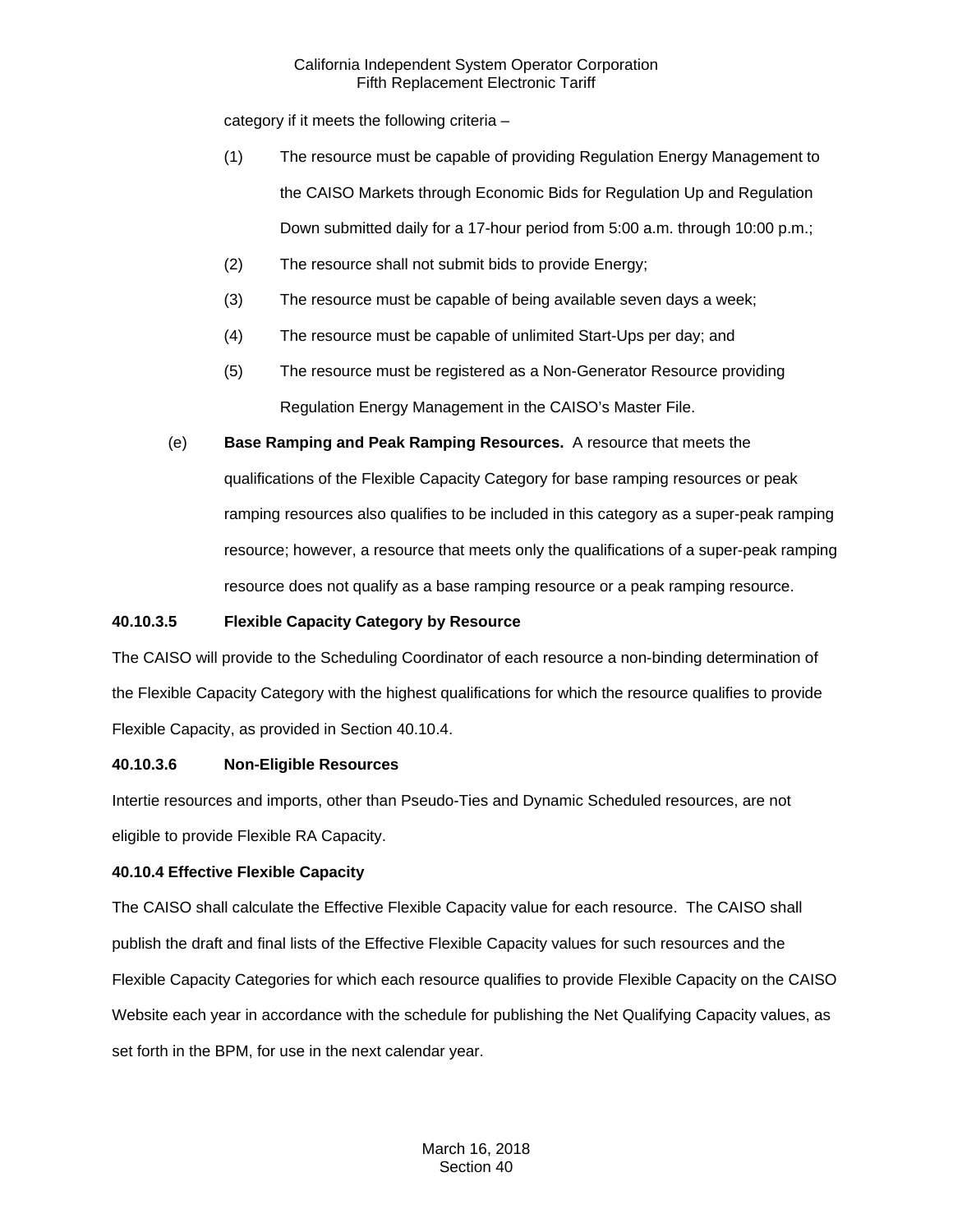### **40.10.4.1 Effective Flexible Capacity Calculation**

- (a) **Flexible Resources.** The CAISO will calculate the Effective Flexible Capacity value of a resource, for use (i) if a Local Regulatory Authority has not established criteria for calculating the Effective Flexible Capacity value for eligible resource types, and (ii) for determining if a cumulative deficiency exists under Sections 43.2.7(a) and (b), as follows, except as provided in Sections 40.10.4.1 (b) through  $(f)$  –
	- (1) If the Start-Up Time of the resource is greater than 90 minutes, the Effective Flexible Capacity value shall be the weighted average ramp rate of the resource calculated from PMin to Net Qualifying Capacity multiplied by 180 minutes. The Effective Flexible Capacity shall not exceed the difference between the PMin and PMax of the resource.
	- (2) If the Start-Up Time of the resource is less than or equal to 90 minutes, the Effective Flexible Capacity value shall be the weighted average ramp rate of the resource calculated from zero to Net Qualifying Capacity multiplied by 180 minutes. The Effective Flexible Capacity shall not exceed the Net Qualifying Capacity of the resource.
- (b) **Hydroelectric Generating Unit.** The Effective Flexible Capacity of a hydroelectric generating unit will be the amount of capacity from which the resource can produce Energy consistently for 6 hours based upon the resource's physical storage capacity, which shall not exceed its Net Qualifying Capacity.
- (c) **Proxy Demand Resource.** The Effective Flexible Capacity of a Proxy Demand Resource will be based on the resource's actual MWs of load modification in response to a dispatch by the CAISO during a test event. In determining the Effective Flexible Capacity of a Proxy Demand Resource, the CAISO will –
	- (1) conduct the test at a random time during the flexible capacity must-offer obligation period for the resource;
	- (2) use the applicable baseline load data, as described in the CAISO Tariff or Business Practice Manual, to measure the load modification of the Proxy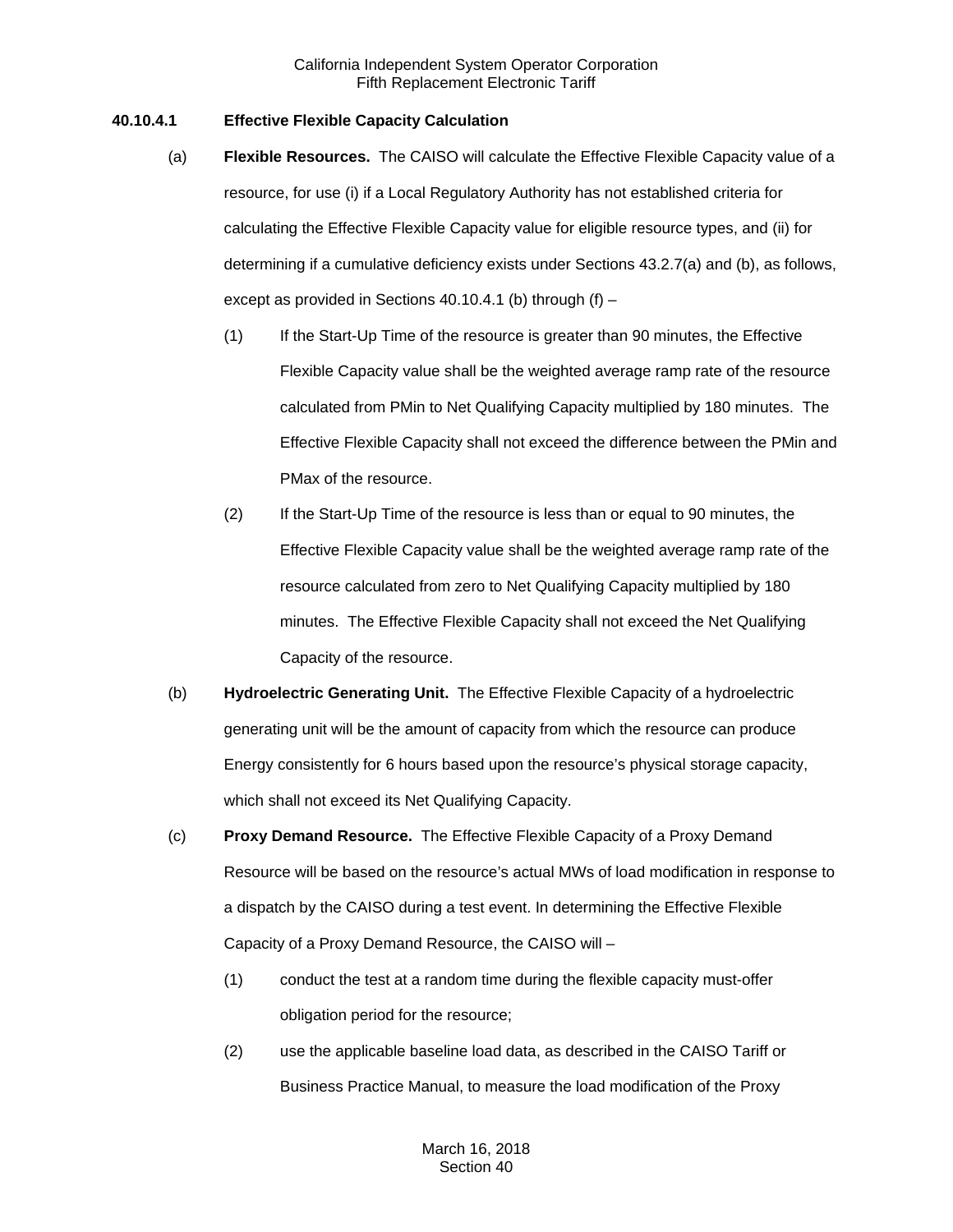Demand Resource being tested; and

- (3) pay the resource's bid price for the testing period.
- (d) **Energy Storage Resource.** The Effective Flexible Capacity value for an energy storage resource will be determined as follows –
	- (1) for an energy storage resource that provides Flexible RA Capacity but not Regulation Energy Management, the Effective Flexible Capacity value will be the MW output range the resource can provide over three hours of charge/discharge while constantly ramping.
	- (2) for an energy storage resource that provides Flexible RA Capacity and Regulation Energy Management, the Effective Flexible Capacity value will be the resource's 15-minute energy output capability.
- (e) **Multi-Stage Generating Resource.** The Effective Flexible Capacity value for a Multi-Stage Generating Resource will be calculated using the longest Start-Up Time of the resource's configuration that has the lowest PMin.
- (f) **Combined Heat and Power Resource.** The Effective Flexible Capacity value of a Combined Heat and Power Resource will be the lesser of (i) the resource's Net Qualifying Capacity, or (ii) the MW difference between the CHP resource's maximum output and its minimum operating level, such quantity not to exceed the quantity of generating capacity capable of being delivered over a three-hour period.

## **40.10.4.2 EFC Omission or Correction**

- (a) **Draft List.** The posted draft list of Effective Flexible Capacity values may be modified only as follows –
	- (1) If the Scheduling Coordinator for a resource that was not included on the draft list of Effective Flexible Capacity values seeks to have the resource included on the list, it must no later than September 1 submit a request to the CAISO either showing that the resource meets the criteria in Section in 40.10.4.1 or is capable of meeting the criteria, and provide documentation to enable the CAISO to determine the resource's Effective Flexible Capacity pursuant to the criteria in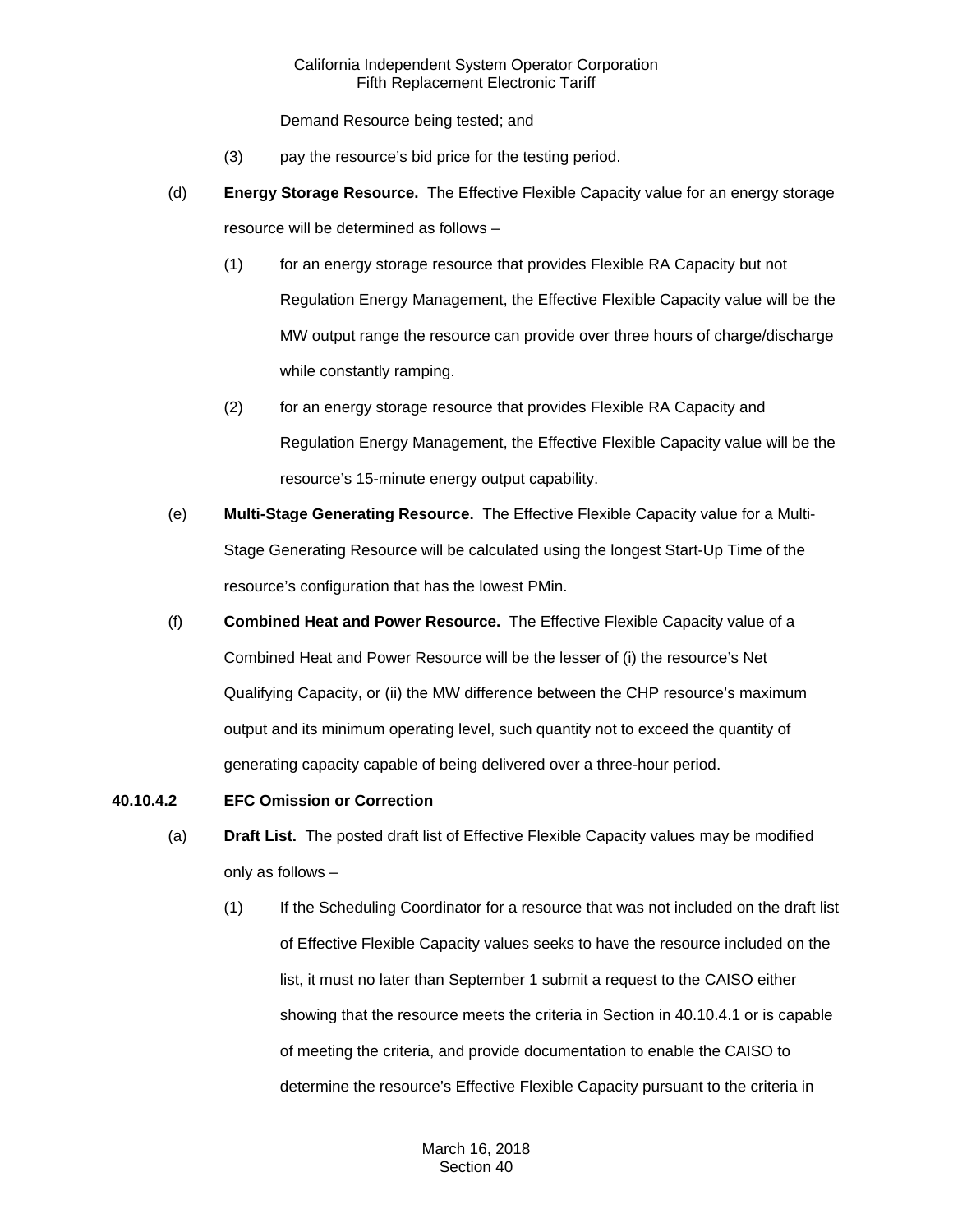Section 40.10.4.1.

- (2) If the Scheduling Coordinator for a resource that was included on the draft list of Effective Flexible Capacity values seeks to change the value for that resource, it must submit documentation no later than September 1 that supports such a change.
- (3) The CAISO will review the information submitted and notify the Scheduling Coordinator whether the change was accepted at least 15 days prior to posting the final list of Effective Flexible Capacity values on the CAISO Website.
- (b) **Final List.** The CAISO will post on the CAISO Website the final list of Effective Flexible Capacity values for resources that are in service and the Flexible Capacity Categories for which each resource qualifies to provide Flexible Capacity. The final list shall be used for the next calendar year and shall not be changed during that year, except as follows –
	- (1) If the Net Qualifying Capacity or PMax of a resource included on the final list increases or decreases during the year, and that value is changed in the Master File, the Scheduling Coordinator for the resource may request that the Effective Flexible Capacity value be recalculated to account for the change; or
	- (2) If a new resource, achieves commercial operation during the year, the Scheduling Coordinator for the resource may request that the CAISO calculate and add its Effective Flexible Capacity value and the Flexible Capacity Categories for which the resource qualifies to provide Flexible Capacity to the final list as an in-service resource.
- (c) **Disputes.** Any disputes as to the CAISO's determination regarding Effective Flexible Capacity shall be subject to the CAISO ADR Procedure.

# **40.10.5 Flexible RA Capacity Plans**

## **40.10.5.1 LSE Flexible RA Capacity Plans**

(a) **Submission Requirement.** A Scheduling Coordinator must submit annual and monthly LSE Flexible RA Capacity Plans for each Load Serving Entity it represents.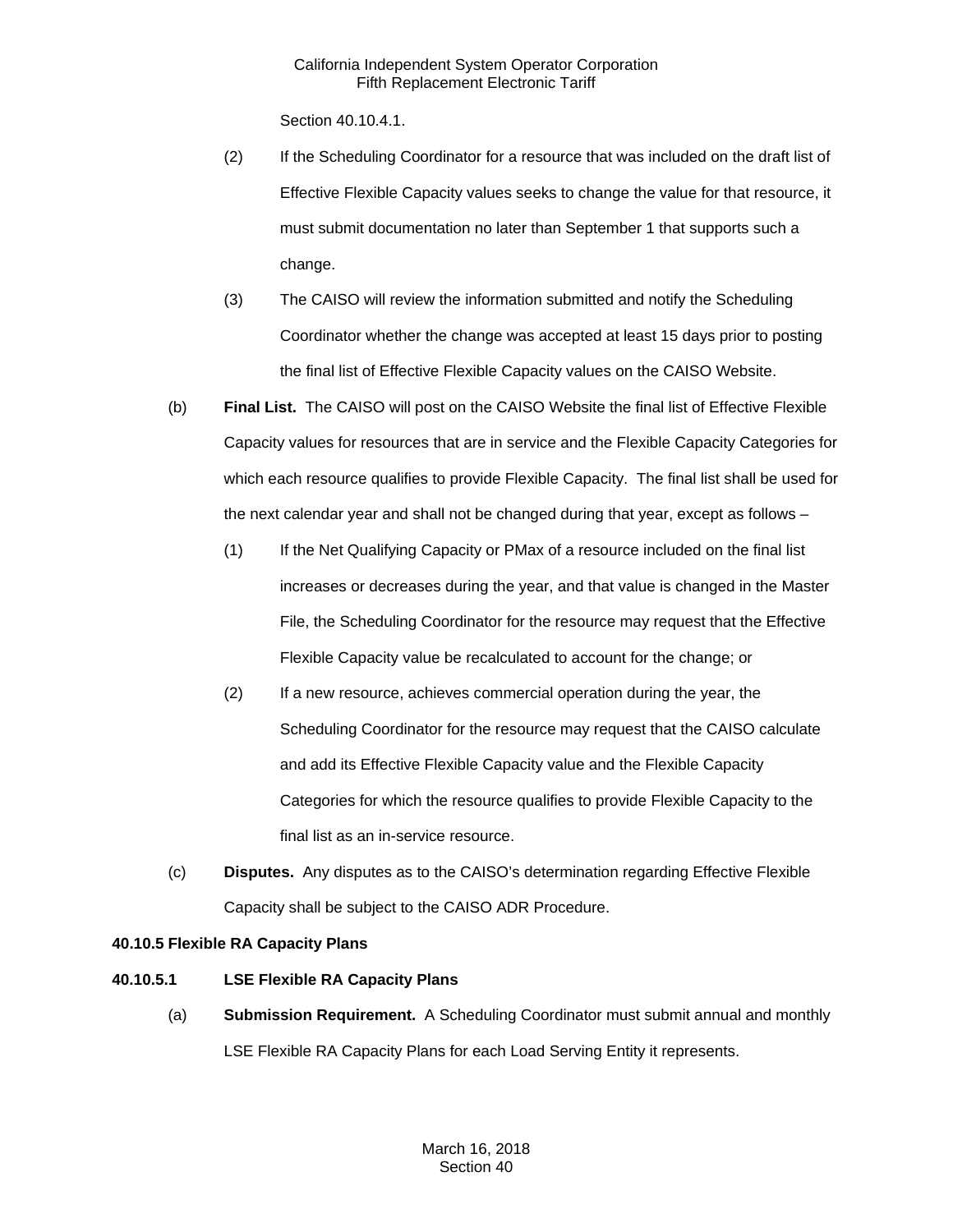- (b) **Annual Plan.** Each annual LSE Flexible RA Capacity Plan must
	- (1) demonstrate that the Load Serving Entity has procured for each month at least 90 percent of the annual Flexible RA Capacity requirement determined by the CAISO; or the amount of Flexible RA Capacity required by the Load Serving Entity's Local Regulatory Authority, if the Local Regulatory Authority has set such requirement;
	- (2) identify the resources the Load Serving Entity intends to rely on to provide the Flexible RA Capacity, but need not identify the flexible resource adequacy categories; and
	- (3) include all information and be submitted no later than the last Business Day in October, in accordance with the reporting requirements and schedule set forth in the Business Practice Manual.
- (c) **Monthly Plan.** The monthly LSE Flexible RA Capacity Plan must
	- (1) demonstrate that the Load Serving Entity procured 100 percent of the total monthly Flexible RA Capacity requirement determined by the CAISO; or the monthly amount of Flexible RA Capacity required by the Local Regulatory Authority, if the Local Regulatory Authority has set such requirement;
	- (2) include information for purposes of the validation under Section 40.10.5.3(a) and the evaluation for cumulative deficiency under Section 40.10.5.3(c)that shows the MW of Flexible RA Capacity the Load Serving Entity designates based on the total monthly requirement determined by the CAISO within the minimum or maximum quantity, as applicable, for each Flexible Capacity Category; or only if the Local Regulatory Authority has established its own flexible capacity requirement, shows the MW of Flexible RA Capacity the Load Serving Entity designates based on the total monthly requirement determined by the Local Regulatory Authority within the minimum or maximum quantity for each Flexible Capacity Category required by the Local Regulatory Authority, if applicable;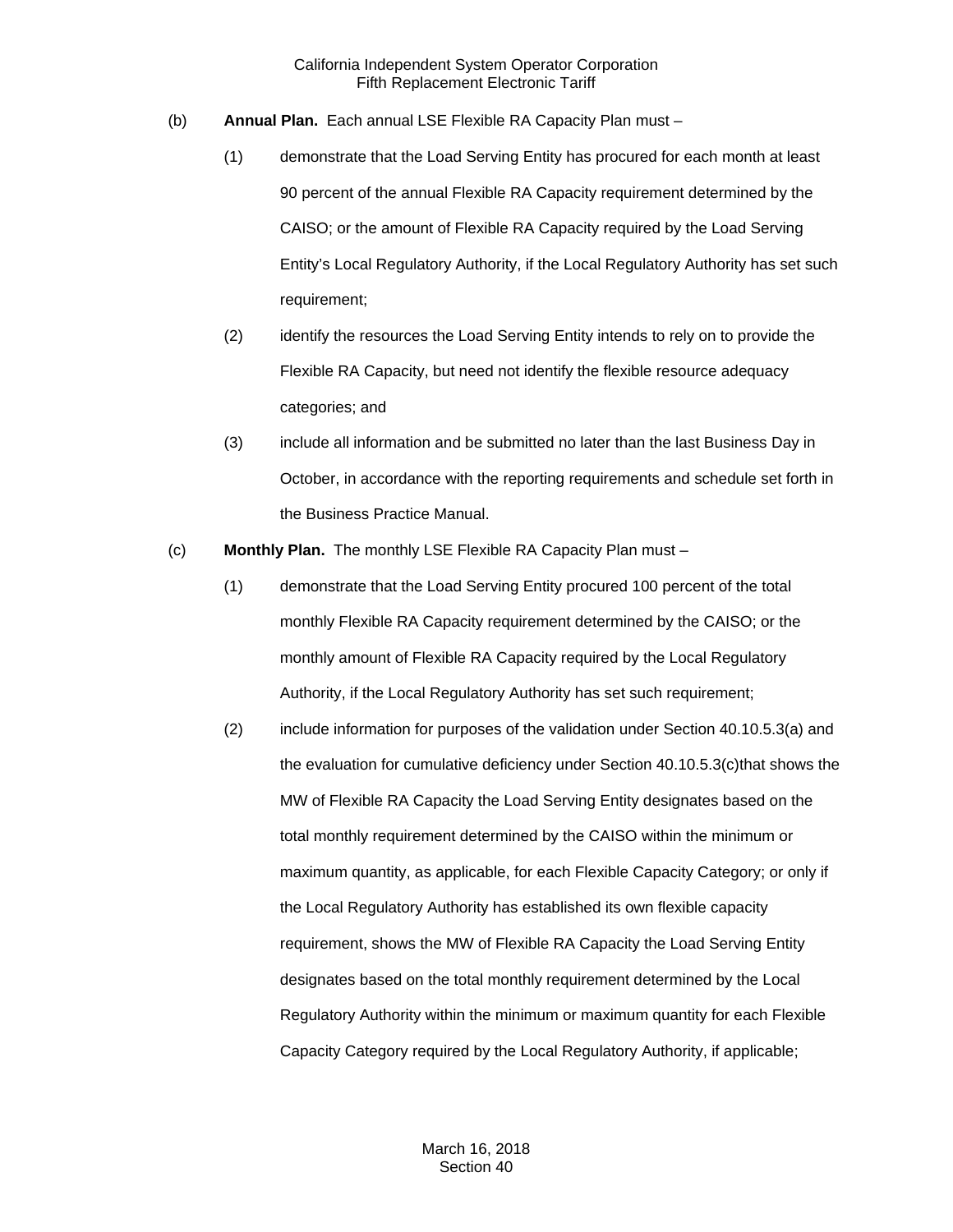- (3) identify all resources the Load Serving Entity will rely on to provide the Flexible RA Capacity and for each resource specify the Flexible Capacity Category in which the Flexible RA Capacity will be provided; and
- (4) include all information and be submitted to the CAISO at least 45 days in advance of the first day of the month covered by the plan, in accordance with the reporting requirements and schedule set forth in the Business Practice Manual.
- (d) **Correction to Monthly Plan.** The Scheduling Coordinator for the Load Serving Entity may submit at any time from 45 days through 30 days in advance of the first day of the month covered by the plan, a revision to its monthly LSE Flexible RA Capacity Plan to correct either: (i) a discrepancy between its monthly LSE Flexible RA Capacity Plan and the monthly Supply Plan of a Resource Adequacy Resource providing that Load Serving Entity with Flexible RA Capacity; or (ii) a deficiency in how much Flexible RA Capacity was provided on the monthly LSE Flexible RA Capacity Plan. The CAISO will not accept any revisions to a monthly LSE Flexible RA Capacity Plan from 30 days in advance of the relevant month through the end of the month, unless the Scheduling Coordinator for the Load Serving Entity demonstrates good cause for the change and explains why it was not possible to submit the change earlier.
- (e) **Reporting Exemption.** Notwithstanding the above, a Load Serving Entity is not obligated to submit a monthly LSE Flexible RA Capacity Plan for a given month if the Load Serving Entity's contribution to the three-hour net load ramp is less than 1 MW for that month. Except to the extent allowed under section 43A.8.8(e), such Load Serving Entity is not exempt for any relevant cost allocation from a CPM designation made pursuant to Section 43A associated with a monthly RA capacity obligation of less than 1 MW.

#### **40.10.5.1.1 Load-Following MSS**

(1) Each Load-following MSS Load Serving Entity for which the CAISO has calculated an allocable share of the Flexible Capacity Need under Section 40.10.2.2 must submit annual and monthly LSE Flexible RA Capacity Plans pursuant to this Section 40.10.5.1 to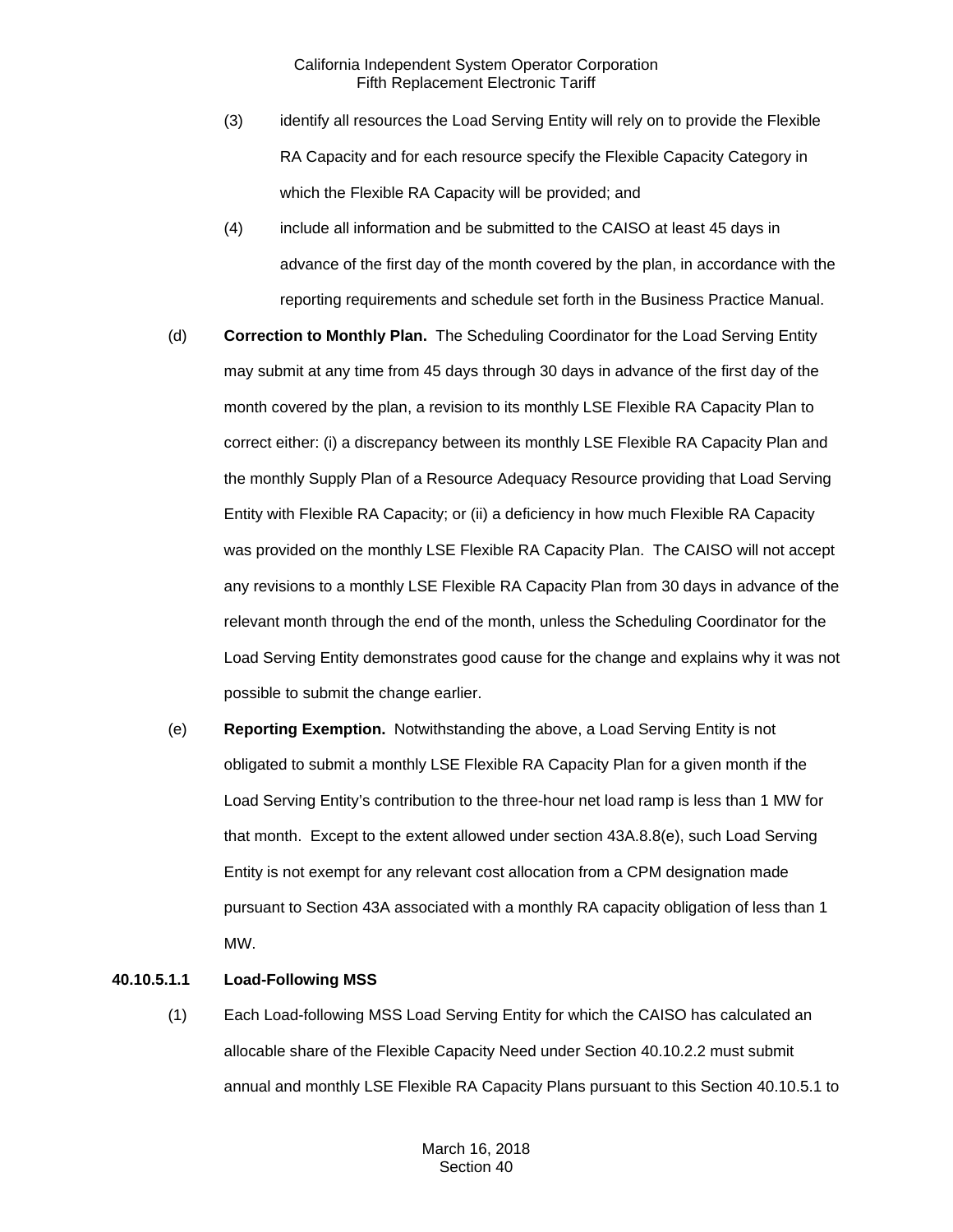identify the Flexible RA Capacity it is using to satisfy such requirement.

(2) The Load-following MSS must increase the Flexible RA Capacity in its monthly plan by the MW amount of Capacity for a Variable Energy Resource that is initially shown as being included in the Load-following MSS Load Serving Entity's resource portfolio in the information required pursuant to Section 40.10.1.2, but is subsequently not included in the current MSS resource portfolio at the time the monthly LSE Flexible RA Capacity Plan is due for the applicable month.

## **40.10.5.2 Resource Flexible RA Capacity Plans**

- (a) **Submission Requirement.** A Scheduling Coordinator must submit annual and monthly Resource Flexible RA Capacity Plans for each resource it represents that provides Flexible RA Capacity; except that an annual plan is not required for 2015.
- (b) **Annual Plan.** The annual Resource Flexible RA Capacity Plan shall --
	- (1) verify the resource's agreement to provide Flexible RA Capacity during the next Resource Adequacy Compliance Year; and
	- (2) include all information and be submitted no later than the last Business Day in October, in accordance with the reporting requirements and schedule set forth in the Business Practice Manual.
- (c) **Monthly Plan.** The monthly Resource Flexible RA Capacity Plan shall
	- (1) verify the resource's agreement to provide Flexible RA Capacity during the month;
	- (2) include an affirmative representation by the Scheduling Coordinator submitting the plan that the CAISO is entitled to rely on the accuracy of the information provided in the plan to perform those functions set forth in this Section 40; and
	- (3) include all information and be submitted to the CAISO at least 45 days in advance of the first day of the month covered by the plan, in accordance with the reporting requirements and schedule set forth in the Business Practice Manual.
- (d) **Correction to Monthly Plan.** The Scheduling Coordinator for the Resource Adequacy Resource may, at any time from 45 days through 30 days in advance of the relevant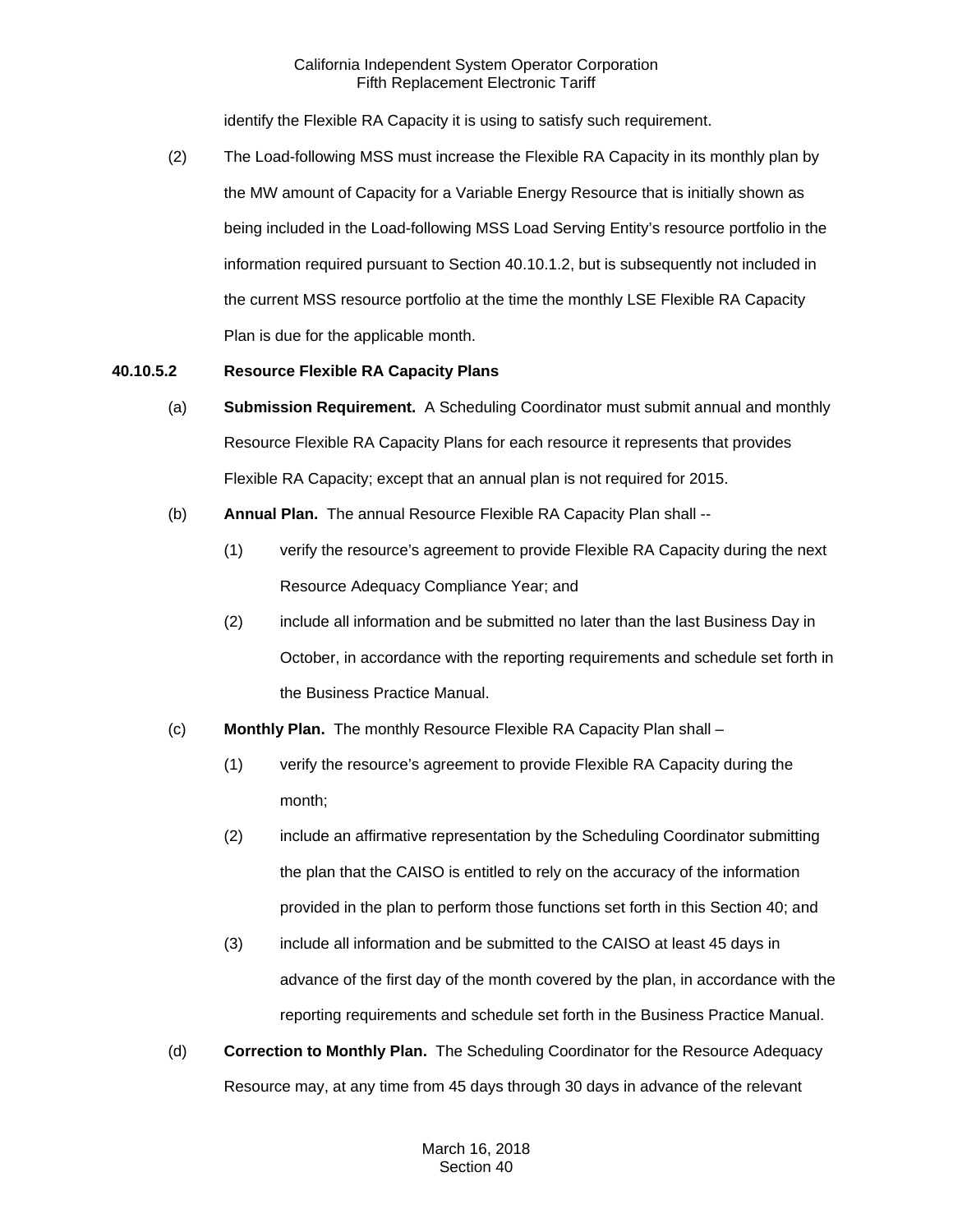month, revise its monthly Flexible RA Capacity Plan to correct a discrepancy between its monthly Flexible RA Capacity Plan and a Resource Adequacy Plan of a Load Serving Entity for which that Resource Adequacy Resource is providing Flexible RA Capacity. The CAISO will not accept any revisions to a monthly Flexible RA Capacity Plan less than 30 days in advance of the relevant month through the end of the month, unless the Scheduling Coordinator for the Resource demonstrates good cause for the change and explains why it was not possible to submit the change earlier.

# **40.10.5.3 Review of Flexible RA Capacity Plans**

#### (a) **Validation for Deficiency in an Individual LSE Plan.**

- (1) If the Local Regulatory Authority has not established its own flexible capacity procurement requirements, the CAISO will validate the annual and monthly LSE Flexible RA Capacity Plans for that Local Regulatory Authority's jurisdictional Load Serving Entities, and will use the Effective Flexible Capacity value for each resource calculated under Section 40.10.4. The CAISO will determine whether each Load Serving Entity met its annual or monthly total Flexible RA Capacity Requirement, and for the monthly LSE Flexible RA Capacity Plan, whether it met the total monthly requirement within the minimum or maximum quantity, as applicable, for each Flexible Capacity Category.
- (2) If the Local Regulatory Authority has established its own flexible capacity procurement requirements, the CAISO will not validate the individual LSE Flexible Capacity Plans for that Local Regulatory Authority's jurisdictional Load Serving Entities.
- (b) **Identification of Discrepancy.** The CAISO will compare all LSE Flexible RA Capacity Plans and Resource Flexible RA Capacity Plans to identify any discrepancy in the Resource Adequacy Resources listed or the amount of the Resource Adequacy Capacity committed.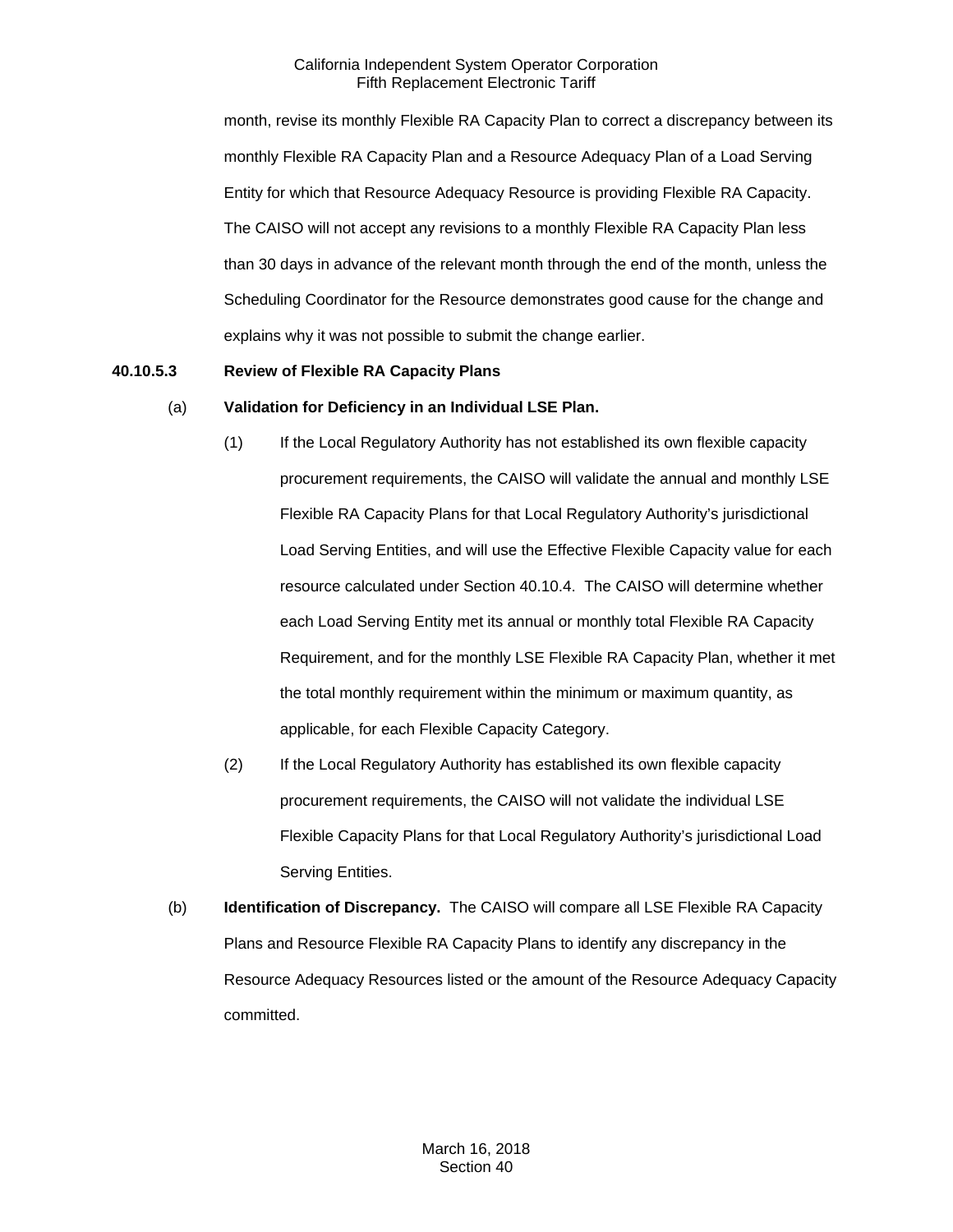### (c) **Evaluation for Cumulative Deficiency.**

- (1) The CAISO will evaluate the annual LSE Flexible RA Capacity Plans of all Load Serving Entities on a cumulative basis to determine whether the total amount of Flexible RA Capacity shown in the plans meets 90 percent of the annual Flexible Capacity Need determined by the CAISO pursuant to Section 40.10.1 or whether a cumulative deficiency may exist under Section 43.2.7(a).
- (2) The CAISO will evaluate the monthly Flexible RA Capacity Plans of all Load Serving Entities to determine whether (i) the total amount of Flexible RA Capacity shown in the plans, limited to the maximum monthly requirement for each category, meets the applicable monthly Flexible Capacity Need determined by the CAISO pursuant to Section 40.10.1 or whether a cumulative deficiency may exist under Section 43.2.7(b)(1); or (ii) the total amount of Flexible RA Capacity shown in the base ramping Flexible Capacity Category in the plans meets the minimum monthly requirement for the base ramping Flexible Capacity Category determined by the CAISO pursuant to Section 40.10.1.5 or whether a cumulative deficiency may exist under Section 43.2.7(b)(2).
- (d) **Calculation of Flexible RA Capacity.** The CAISO will calculate the amount of Flexible RA Capacity included in the annual and monthly Flexible RA Capacity Plans using the MW amount of Flexible RA Capacity for each resource designated in a plan as a Flexible RA Capacity Resource up to the Effective Flexible Capacity value for the resource calculated under Section 40.10.4.
- (e) **Allocated Flexible RA Capacity Requirement.** The CAISO will calculate the Load Serving Entity's allocated annual and monthly Flexible RA Capacity Requirement –
	- (1) For Load Serving Entities within a Local Regulatory Authority that has not adopted its own allocation methodology, the CAISO will calculate the Load Serving Entity's allocated requirement based on the CAISO's allocation methodology set forth in Section 40.10.2.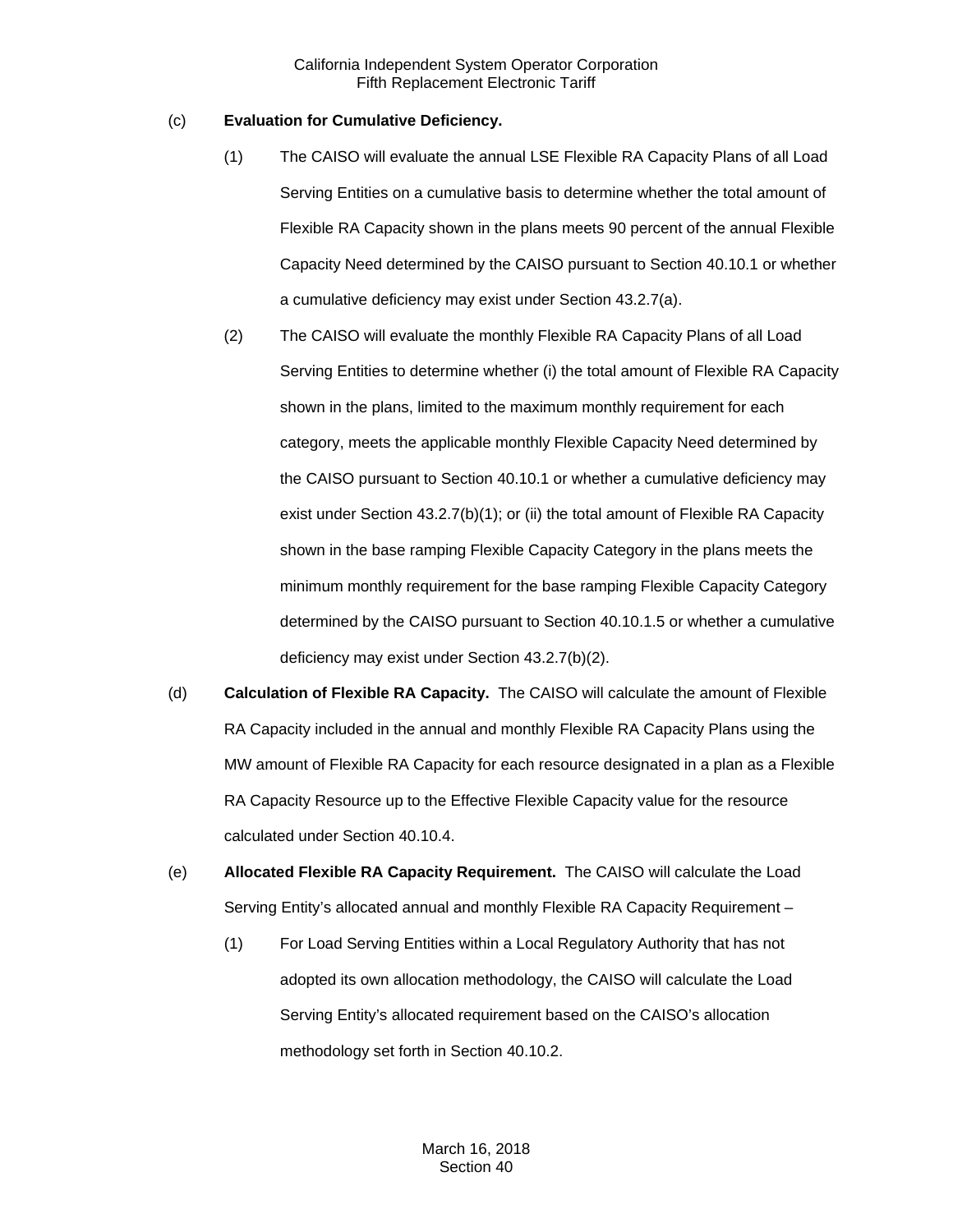(2) For Load Serving Entities within a Local Regulatory Authority that has adopted its own allocation methodology, the CAISO will use that Local Regulatory Authority's methodology for the Local Regulatory Authority's jurisdictional Load Serving Entities.

### **40.10.5.4 Deficiency in LSE Flexible RA Capacity Plan**

- (a) **Finding and Notification.** If the CAISO's validation under Section 40.10.5.3(a) finds either: (i) that the total amount of Flexible RA Capacity included in an annual or monthly LSE Flexible RA Capacity Plan is not sufficient to satisfy the Load Serving Entity's allocated Flexible RA Capacity Requirement; or (ii) that the total monthly requirement in a monthly LSE Flexible RA Capacity Plan was not met within the minimum or maximum quantity, as applicable, for each Flexible Capacity Category, the CAISO will –
	- (1) notify the relevant Scheduling Coordinator, and the Local Regulatory Authority or federal agency with jurisdiction over the relevant Load Serving Entity, in an attempt to resolve any deficiency in accordance with the procedures set forth in the Business Practice Manual; and
	- (2) provide the notice at least 40 days in advance of the first day of the month covered by the plan and include the reasons the CAISO believes a deficiency exists.
- (b) **Resolved Discrepancy.** If the CAISO issues a notice of discrepancy under Section 40.10.5.5(a) and the discrepancy is resolved, the Scheduling Coordinator must provide the CAISO with a revised LSE Flexible RA Capacity Plan or Resource Flexible RA Capacity Plan, as applicable, no less than 11 days prior to the first day of the month covered by the plans.
	- (1) demonstrate, no less than 30 days prior to the first day of the month covered by the LSE Flexible RA Capacity Plan, that the identified deficiency is cured by submitting a revised LSE Flexible RA Capacity Plan, or
	- (2) advise the CAISO that the Load Serving Entity's Local Regulatory Authority, or federal agency, as appropriate, has determined that no deficiency exists.